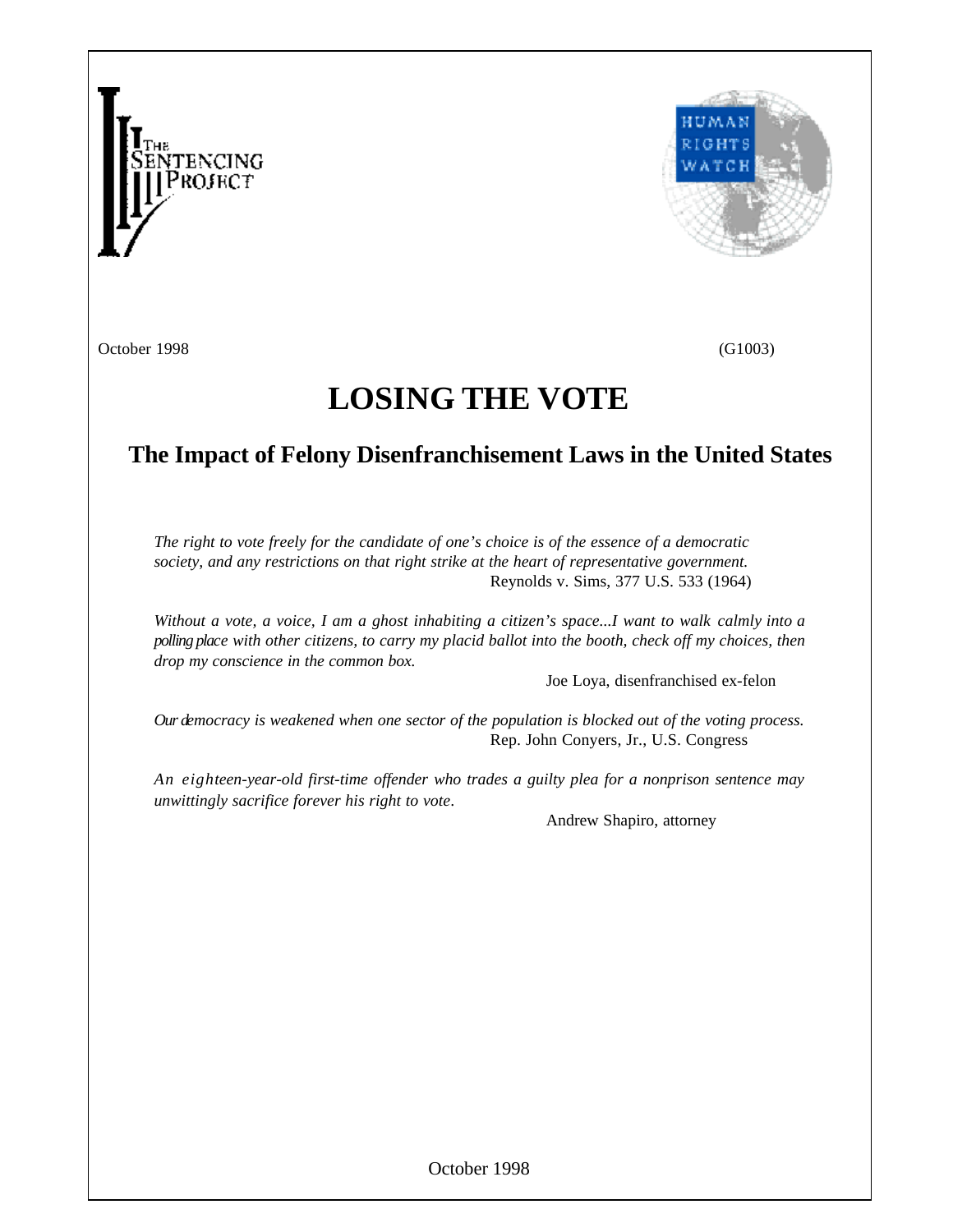This report was written by Jamie Fellner, associate counsel of Human Rights Watch and Marc Mauer, assistant director of The Sentencing Project. Paul Hirschfield, a research associate of The Sentencing Project, conducted the principal data analysis. Mareke Aden, a Human Rights Watch intern, provided research assistance and Christina Portillo, a program associate of Human Rights Watch, also provided research and production assistance.

### *The Sentencing Project Human Rights Watch*

organization which promotes sentencing reform and organization that monitors and promotes the observance conducts research on criminal justice issues. Research ofinternationally recognized human rights in Africa, the the Open Society Institute, Public Welfare Foundation, Open Society Institute. and John D. and Catherine T. MacArthur Foundation.

The Sentencing Project is a national non-profit Human Rights Watch is a U.S.-based nongovernmental and preparation of this report was supported by grants Americas, Asia, the Middle East and Europe. Research from the Center on Crime, Communities, and Culture of and production of this report was supported by the

## Copyright © 1998 Human Rights Watch and The Sentencing Project

For further information, contact:

The Sentencing Project Human Rights Watch 918 F Street, N.W., Suite 501 350 Fifth Avenue, 34th Floor Washington, D.C. 20004 New York, NY 10018 (202) 628-0871 (212) 290-4700 http://www.sentencingproject.org http://www.hrw.org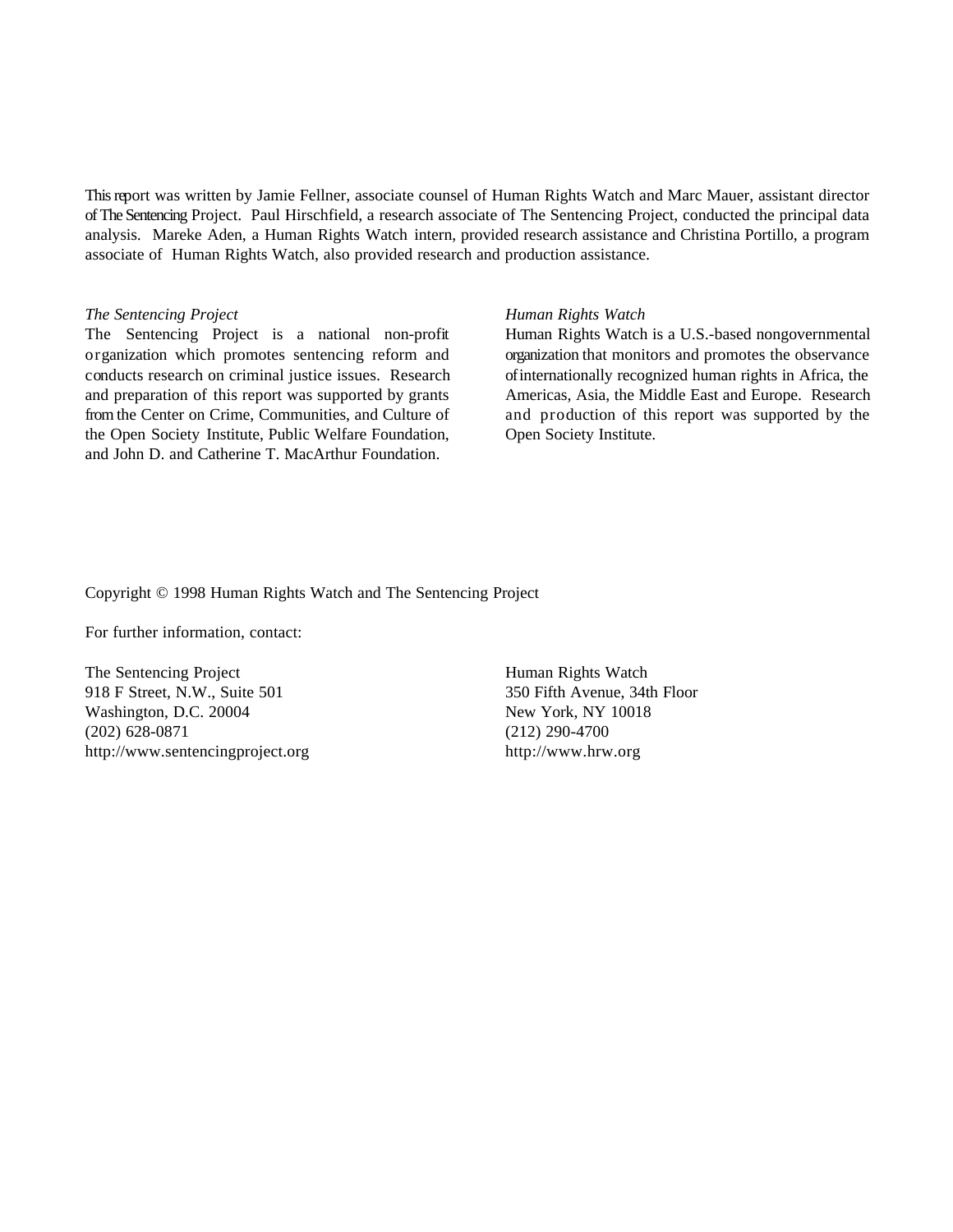| IV. CRIME, CRIMINAL JUSTICE POLICIES AND INCARCERATION  11              |
|-------------------------------------------------------------------------|
| V. DISENFRANCHISEMENT LAWS CANNOT BE JUSTIFIED  14                      |
|                                                                         |
| VII. CONSTITUTIONALITY OF CRIMINAL DISENFRANCHISEMENT  18               |
| VIII. U.S. CRIMINAL DISENFRANCHISEMENT UNDER INTERNATIONAL HUMAN RIGHTS |
|                                                                         |
| <b>APPENDIX</b>                                                         |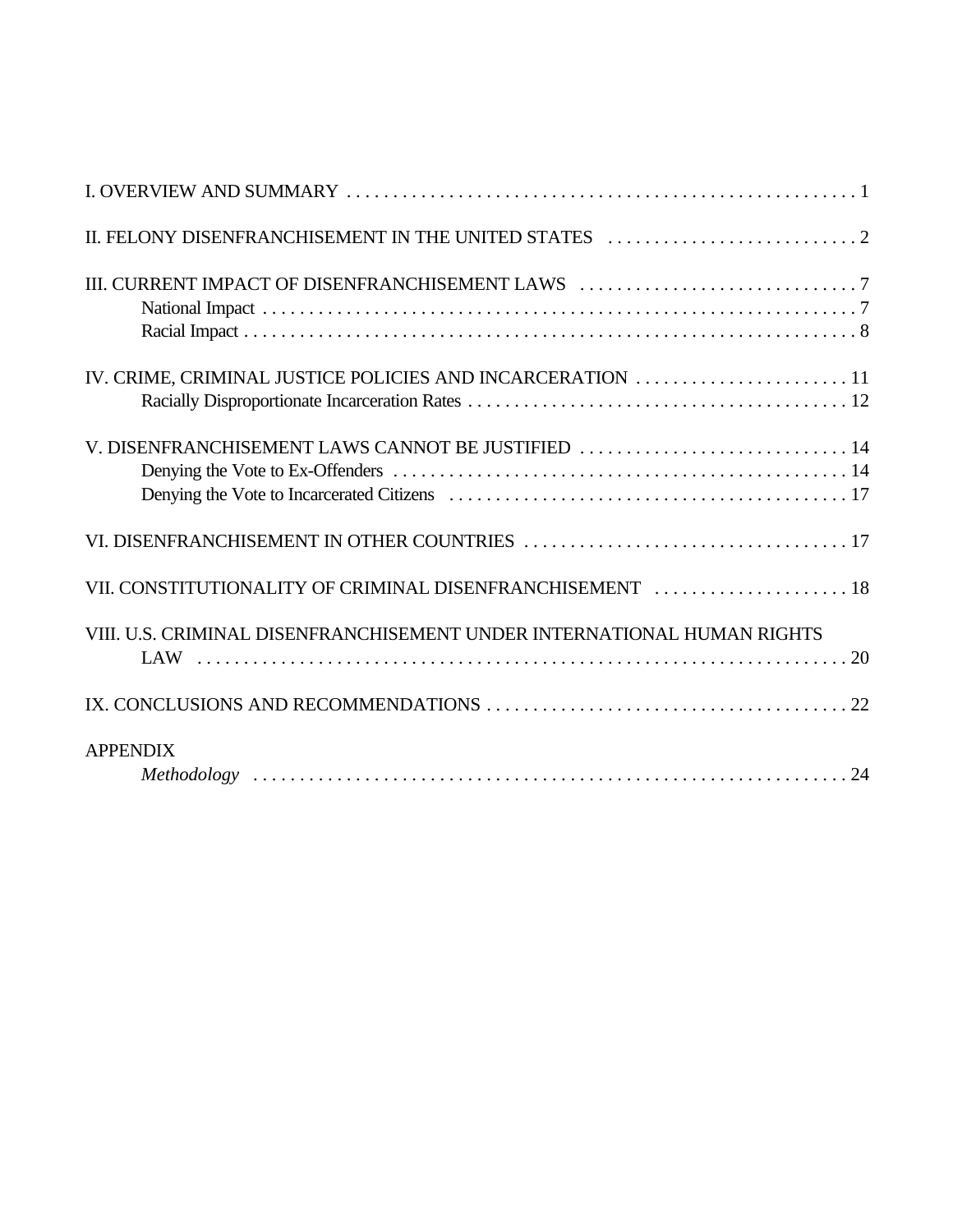## **I. OVERVIEW AND SUMMARY**

The expansion of suffrage to all sectors of the population is one of the United States' most important political triumphs. Once the privilege of wealthy white men, the vote is now a basic right held as well by the poor and working classes, racial minorities, women and young adults. Today, all mentally competent adults have the right to vote with only one exception: convicted criminal offenders. In forty-six states and the District of Columbia, criminal disenfranchisement laws deny the vote to all convicted adults in prison. Thirty-two states also disenfranchise felons on parole; twenty-nine disenfranchise those on probation. And, due to laws that may be unique in the world, in fourteen states even ex-offenders who have fully served their sentences remain barred for life from voting.

While felony disenfranchisement laws should be of concern in any democracy, the scale of their impact in the United States is unparalleled: an estimated 3.9 million U.S. citizens are disenfranchised, including over one million who have fully completed their sentences. That so many people are disenfranchised is an unintended consequence of harsh criminal justice policies that have increased the number of people sent to prison and the length of their sentences, despite a falling crime rate.

The racial impact of disenfranchisement laws is particularly egregious. Thirteen percent of African American men—1.4 million—are disenfranchised, representing just over one-third (36 percent) of the total disenfranchised population. In two states, our data show that almost one in three black men is disenfranchised. In eight states, one in four black men is disenfranchised. If current trends continue, the rate of disenfranchisement for black men could reach 40 percent in the states that disenfranchise ex-offenders.

Disenfranchisement laws in the U.S. are a vestige of medieval times when offenders were banished from the community and suffered ''civil death." Brought from Europe to the colonies, they gained new political salience at the end of the nineteenth century when disgruntled whites in a number of Southern states adopted them and other ostensibly race-neutral voting restrictions in an effort to exclude blacks from the vote.

In the late twentieth century, the laws have no discernible legitimate purpose. Deprivation of the right to vote is not an inherent or necessary aspect of criminal punishment nor does it promote the reintegration of offenders into lawful society. Indeed, defenders of these laws have been hard pressed to justify them: they most frequently cite the patently inadequate goal of protecting against voter fraud or the anachronistic and politically untenable objective of preserving the "purity of the ballot box" by excluding voters lacking in virtue.

No other democratic country in the world denies as many people—in absolute or proportional terms—the right to vote because of felony convictions. The extent of disenfranchisement in the United States is as troubling as the fact that the right to vote can be lost for relatively minor offenses. An offender who receives probation for a single sale of drugs can face a lifetime of disenfranchisement. Restrictions on the franchise in the United States seem to be singularly unreasonable as well as racially discriminatory, in violation of democratic principles and international human rights law.

This report includes the first fifty-state survey of the impact of U.S. criminal disenfranchisement laws. Among the key statistical findings:

**C** Anestimated 3.9 million Americans, or one in fifty adults, have currently or permanently lost the ability to vote because of a felony conviction.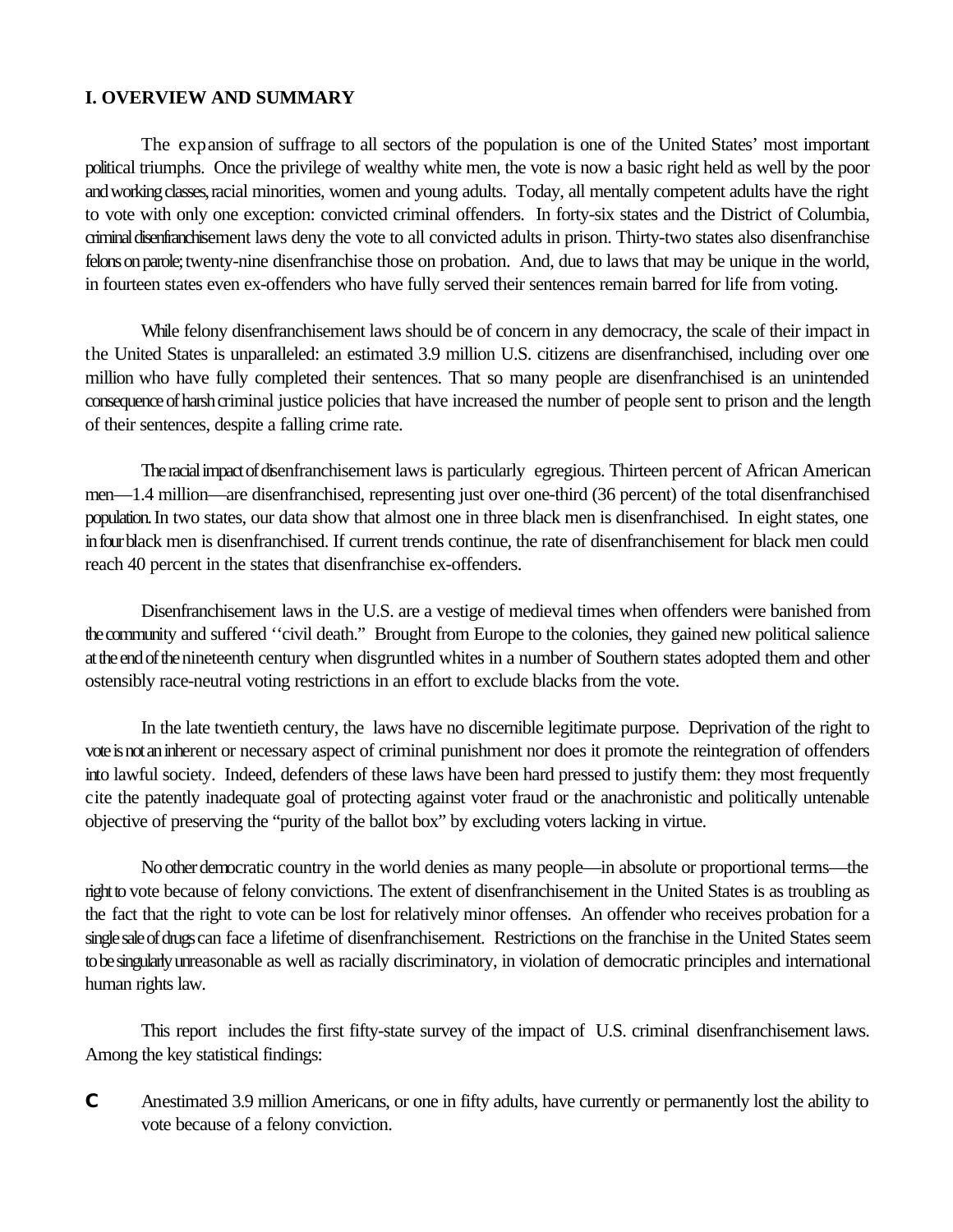- C 1.4 million persons disenfranchised for a felony conviction are ex-offenders who have completed their criminal sentence. Another 1.4 million of the disenfranchised are on probation or parole.
- C 1.4 million African American men, or 13 percent of the black adult male population, are disenfranchised, reflecting a rate of disenfranchisement that is seven times the national average. More than one-third (36 percent) of the total disenfranchised population are black men.
- C Tenstates disenfranchise more than one in five adult black men; in seven of these states, one in four black men is *permanently* disenfranchised.
- C Givencurrent rates of incarceration, three in ten of the next generation of black men will be disenfranchised at some point in their lifetime. In states with the most restrictive voting laws, 40 percent of African American men are likely to be *permanently* disenfranchised.

## **II. FELONY DISENFRANCHISEMENT IN THE UNITED STATES**

In the United States, conviction of a felony carries collateral "civil" consequences apart from penal sanctions such as fines or imprisonment. Offenders may lose the right to vote, to serve on a jury, or to hold public office, among other "civil disabilities" that may continue long after a criminal sentence has been served. While both state and federal law impose civil disabilities following criminal conviction, state law governs removal of the right to vote even if the conviction is for a federal rather than state offense.<sup>1</sup>

Disenfranchisement in the U.S. is a heritage from ancient Greek and Roman traditions carried into Europe. In medieval Europe, "infamous" offenders suffered "civil death" which entailed "the deprivation of all rights, confiscation of property, exposure to injury and even to death, since the outlaw could be killed with impunity by anyone."<sup>2</sup> In England, civil disabilities intended to debase offenders and cut them off from the community were accomplished via bills of attainder: a person attained after conviction for a felony was subject to forfeiture of property, stripped of the ability to inherit or bequeath property and considered civilly dead—unable to bring suit or perform any other legal function. English colonists brought these concepts with them to North America.<sup>3</sup>

With independence, the newly formed states rejected some of the civil disabilities inherited from Europe; criminal disenfranchisement was among those retained. In the mid-nineteenth century, nineteen of the thirty-four

<sup>&</sup>lt;sup>1</sup>In the United States, state law establishes the electoral qualifications that determine who may vote in state and federal elections.

<sup>&</sup>lt;sup>2</sup>Note, *Restoring the Ex-Offender's Right to Vote: Background and Developments*, American Criminal L. Rev. (Spring 1973), pp. 721- 722. Note, *The Disenfranchisement of Ex-Felons: Citizenship, Criminality, and the Purity of the Ballot Box*, 102 Harv. L. Rev 1300, 1301 citations omitted (1989).

<sup>&</sup>lt;sup>3</sup>Matthew Bodie, "The Disenfranchisement of Ex-Felons: An Argument for Change," A senior thesis presented to the faculty of the Woodrow Wilson School of Public and International Affairs at Princeton University, April 8, 1991.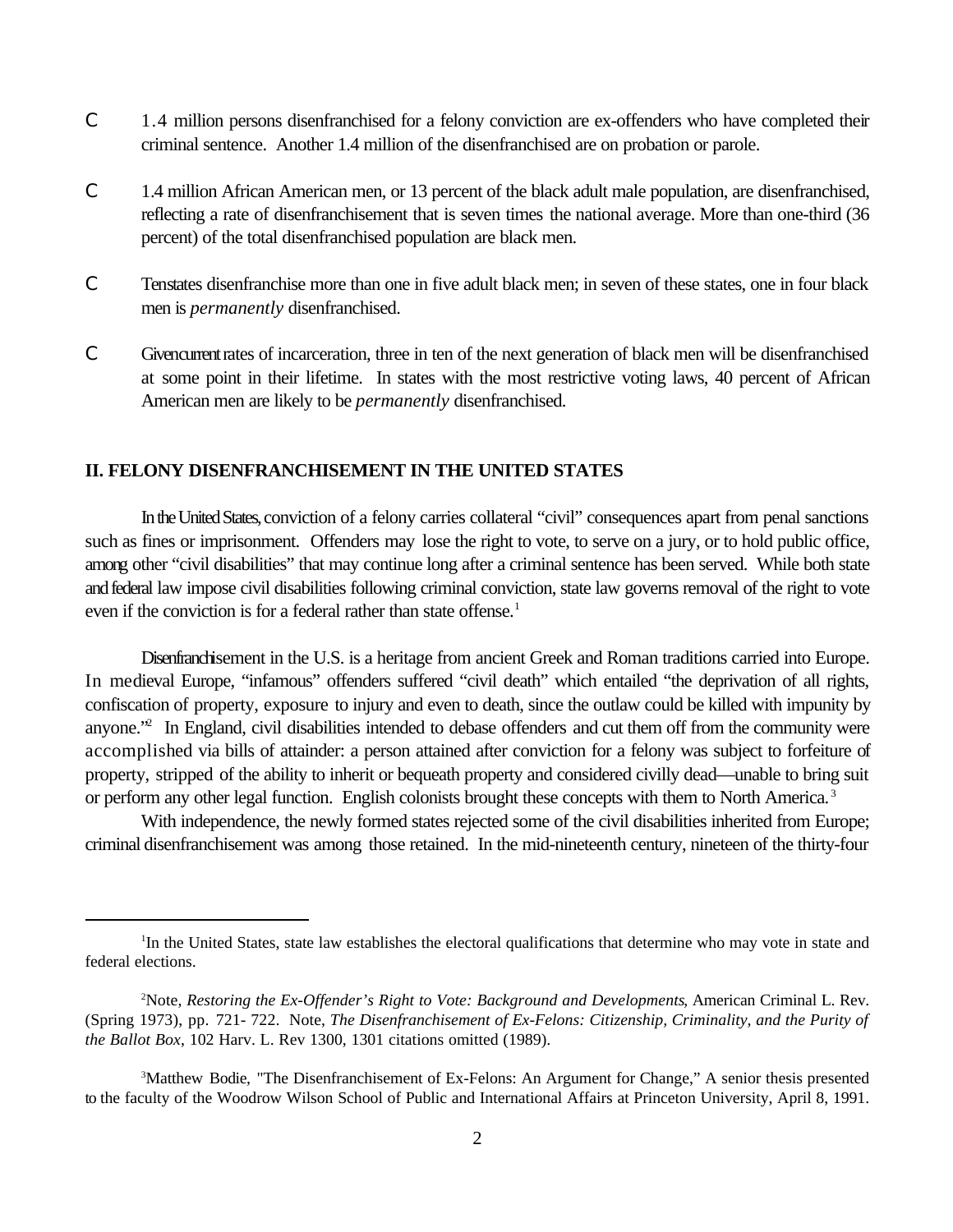existing states excluded serious offenders from the franchise.<sup>4</sup> Convicted felons were not the only people excluded from the vote. Suffrage was extremely limited in the new country: women, African Americans, illiterates, and people without property were also among those unable to vote.

The exclusion of convicted felons from the vote took on new significance after the Civil War and passage of the Fifteenth Amendment to the U.S. Constitution, which gave blacks the right to vote. Southern opposition to black suffrage led to the decision to use numerous ostensibly race-neutral voting barriers—e.g., literacy and property tests, poll taxes, grandfather clauses and criminal disenfranchisement provisions—with the explicit intent of keeping as many blacks as possible from being able to vote. Although laws excluding criminals from the vote had existed in the South previously, "between 1890 and 1910, many Southern states tailored their criminal disenfranchisement laws, along with other voting qualifications, to increase the effect of these laws on black citizens.<sup>"</sup> Crimes that triggered disenfranchisement were written to include crimes blacks supposedly committed more frequently than whites and to exclude crimes whites were believed to commit more frequently. For example, in South Carolina, "among the disqualifying crimes were those to which [the Negro] was especially prone: thievery, adultery, arson, wife-beating, housebreaking, and attempted rape. Such crimes as murder and fighting, to which the white man was as disposed as the Negro, were significantly omitted from the list."<sup>6</sup> In 1901 Alabama lawmakers—who openly stated that their goal was to establish white supremacy—included a provision in the state constitution that made conviction of crimes of "moral turpitude" the basis for disenfranchisement. <sup>7</sup>

Table 1 provides a state-by-state breakdown of state disenfranchisement provisions. Four states (Maine, Massachusetts, Utah, Vermont) do not disenfranchise convicted felons.<sup>8</sup> Forty-six states and the District of Columbia have disenfranchisement laws that deprive convicted offenders of the right to vote while they are in prison.<sup>9</sup> In thirty-two states, convicted offenders may not vote while they are on parole, and twenty-nine of these states disenfranchise offenders on probation.

| <b>State</b> | ີ<br>Prison    | <b>Probation</b> | Parole         | <b>Ex-felons</b> |  |
|--------------|----------------|------------------|----------------|------------------|--|
| Alabama      |                | . .              | $\overline{ }$ | $\overline{ }$   |  |
| Alaska       | $\overline{ }$ |                  | $\overline{ }$ |                  |  |

**TABLE 1: Categories of Felons Disenfranchised under State Law**

Note, *Restoring the Ex-Offender's Right to Vote*, p.725. <sup>4</sup>

<sup>5</sup> Andrew L. Shapiro, *Challenging Criminal Disenfranchisement Under the Voting Rights Act: A New Strategy*, 103 Yale L.J. 540, November 1993.

<sup>6</sup>Ibid., 103 Yale L.J. at 541 (quoting Francis B. Simpkins, Pitchfork Ben Tillman).

*Hunter v. Underwood*, 471 U.S. 222 (1985). <sup>7</sup>

<sup>8</sup>Efforts are underway in two of these states to disenfranchise prisoners. In Massachusetts, state legislators have passed a constitutional amendment to strip prisoners of their voting rights; it must be voted on again in 1999. In Utah, voters in the November 1998 elections will vote on a proposed constitutional amendment to bar felons from voting, but prisoners would regain the right to vote upon discharge from prison.

Statedisenfranchisement laws and laws governing other civil disabilities are summarized in U.S. Department of <sup>9</sup> Justice, Office of the Pardon Attorney (DOJ/OPA), *Civil Disabilities of Convicted Felons: A State-by-State Survey* (Washington, D.C.: U.S. Department of Justice, October 1996).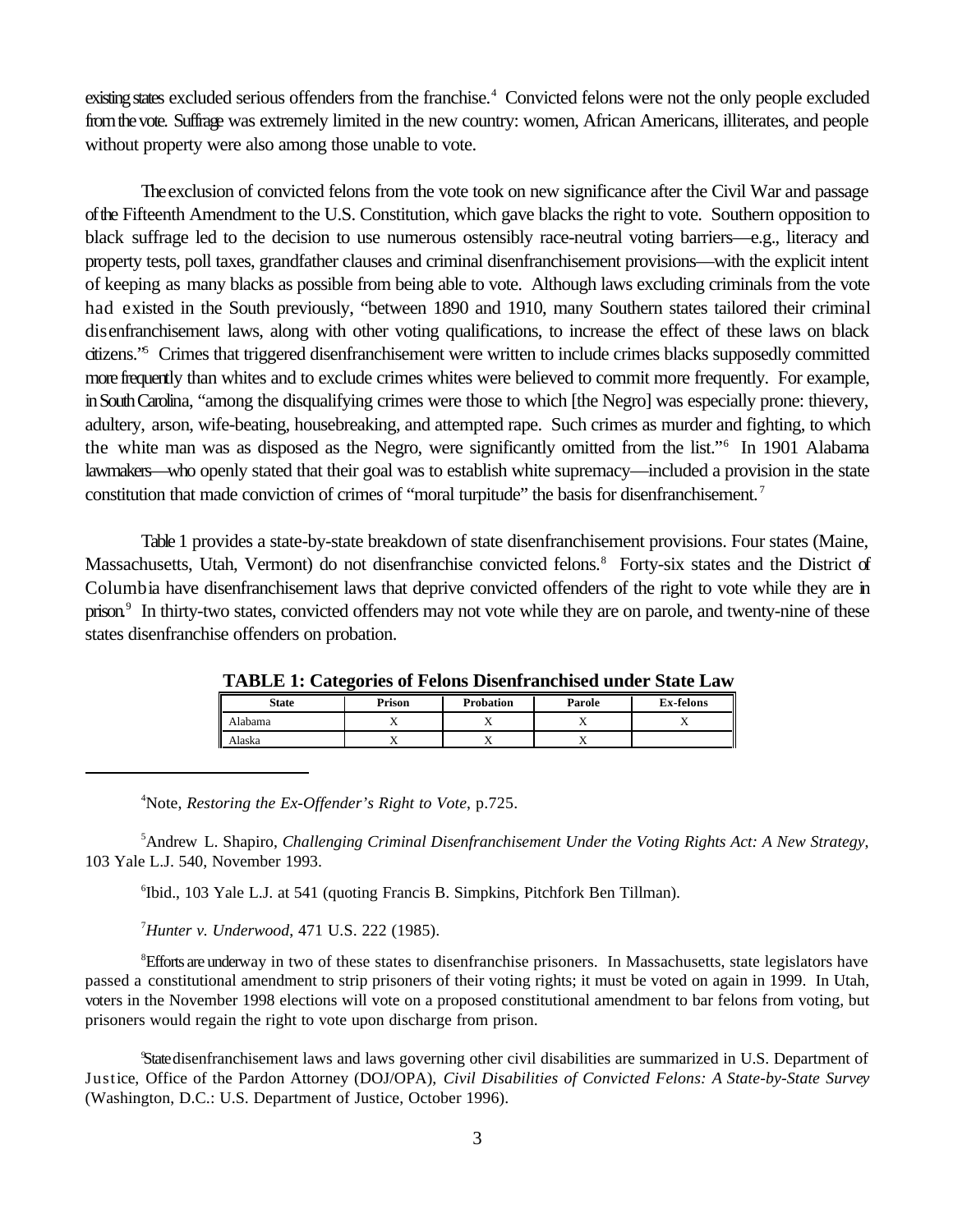| Arizona              | X           | X           | X           | X (2nd felony) |
|----------------------|-------------|-------------|-------------|----------------|
| Arkansas             | $\mathbf X$ | X           | $\mathbf X$ |                |
| California           | $\mathbf X$ |             | $\mathbf X$ |                |
| Colorado             | $\mathbf X$ |             | $\mathbf X$ |                |
| Connecticut          | $\mathbf X$ | $\mathbf X$ | X           |                |
| Delaware             | X           | X           | X           | X              |
| District of Columbia | X           |             |             |                |
| Florida              | X           | X           | X           | X              |
| Georgia              | X           | X           | X           |                |
| Hawaii               | $\mathbf X$ |             |             |                |
| Idaho                | $\mathbf X$ |             |             |                |
| Illinois             | X           |             |             |                |
| Indiana              | $\mathbf X$ |             |             |                |
| Iowa                 | $\mathbf X$ | X           | X           | X              |
| Kansas               | X           |             |             |                |
| Kentucky             | X           | X           | X           | X              |
| Louisiana            | $\mathbf X$ |             |             |                |
| Maine                |             |             |             |                |
| Maryland             | X           | X           | X           | X (2nd felony) |
| Massachusetts        |             |             |             |                |
| Michigan             | X           |             |             |                |
| Minnesota            | $\mathbf X$ | X           | X           |                |
| Mississippi          | $\mathbf X$ | $\mathbf X$ | X           | X              |
| Missouri             | X           | X           | X           |                |
| Montana              | X           |             |             |                |
| Nebraska             | $\mathbf X$ | X           | X           |                |
| Nevada               | $\mathbf X$ | $\mathbf X$ | $\mathbf X$ | X              |
| New Hampshire        | $\mathbf X$ |             |             |                |
| New Jersey           | $\mathbf X$ | $\mathbf X$ | $\mathbf X$ |                |
| New Mexico           | $\mathbf X$ | X           | $\mathbf X$ | X              |
| New York             | $\mathbf X$ |             | X           |                |
| North Carolina       | X           | X           | X           |                |
| North Dakota         | X           |             |             |                |
| Ohio                 | $\mathbf X$ |             |             |                |
| Oklahoma             | $\mathbf X$ | X           | X           |                |
| Oregon               | $\mathbf X$ |             |             |                |
| Pennsylvania         | X           |             |             |                |
| Rhode Island         | X           | X           | X           |                |
| South Carolina       | X           | $\mathbf X$ | X           |                |
| South Dakota         | $\mathbf X$ |             |             |                |
| Tennessee            | $\mathbf X$ | $\mathbf X$ | $\mathbf X$ | X (pre-1986)   |
| Texas                | $\mathbf X$ | $\mathbf X$ | $\mathbf X$ | X (2years)     |
| Utah                 |             |             |             |                |
| Vermont              |             |             |             |                |
| Virginia             | X           | $\mathbf X$ | X           | $\mathbf X$    |
| Washington           | $\mathbf X$ | $\mathbf X$ | $\mathbf X$ | X (pre- 1984)  |
| West Virginia        | $\mathbf X$ | $\mathbf X$ | $\mathbf X$ |                |
| Wisconsin            | $\mathbf X$ | $\mathbf X$ | X           |                |
| Wyoming              | $\mathbf X$ | $\mathbf X$ | $\mathbf X$ | X              |
|                      |             |             |             |                |
| <b>U.S. Total</b>    | 47          | 29          | 32          | 15             |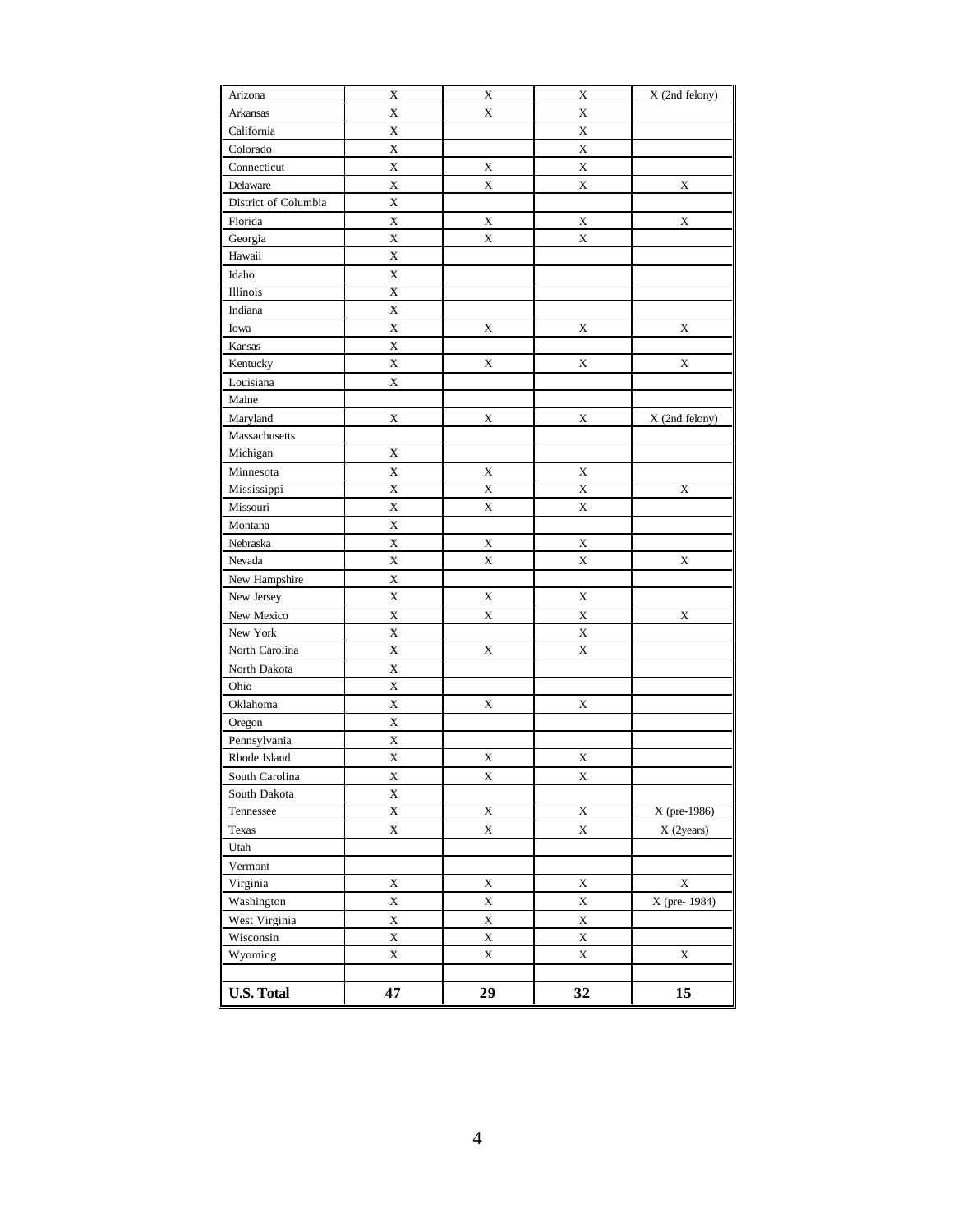Most remarkably, in fourteen states, ex-offenders who have fully served their sentences nonetheless remain disenfranchised.<sup>10</sup> Ten of these states disenfranchise ex-felons for life: Alabama, Delaware, Florida, Iowa, Kentucky, Mississippi, Nevada, New Mexico, Virginia, and Wyoming. Arizona and Maryland disenfranchise permanently those convicted of a second felony; and Tennessee and Washington disenfranchise permanently those convicted prior to 1986 and 1984, respectively. In addition, in Texas, a convicted felon's right to vote is not restored until two years after discharge from prison, probation or parole.

Disenfranchisement of ex-felons is imposed even if the offender was convicted of a relatively minor crime or even if the felon was never incarcerated. For example, Abran Ramirez was denied the ability to vote for life in California because of a twenty-year old robbery conviction, even though he had served only three months in jail and had successfully completed ten years of parole.<sup>11</sup> Sanford McLaughlin was disenfranchised for life in Mississippi because he pled guilty to the misdemeanor of passing a bad \$150 check.<sup>12</sup> As Andrew Shapiro, an attorney who has closely studied criminal disenfranchisement, points out, "an eighteen-year-old first-time offender who trades a guilty plea for a lenient nonprison sentence (as almost all first-timers do, whether or not they are guilty) may unwittingly sacrifice forever his right to vote."<sup>13</sup> Federal Judge Henry Wingate aptly described the political fate of the disenfranchised:

[T]he disenfranchised is severed from the body politic and condemned to the lowest form of citizenship, where voiceless at the ballot box...the disinherited must sit idly by while others elect his civil leaders and while others choose the fiscal and governmental policies which will govern him and his family.<sup>14</sup>

In theory, ex-offenders can regain the right to vote. In practice, this possibility is usually illusory. In eight states, a pardon or order from the governor is required; in two states, the ex-felons must obtain action by the parole or pardons board. Released ex-felons are not routinely informed about the steps necessary to regain the vote and often believe—incorrectly—that they can never vote again. Moreover, even if they seek to have the vote restored, few have the financial and political resources needed to succeed. In Virginia, for example, there are 200,000 ex-

 $\mathbb{I}^n$  an additional state, Texas, ex-offenders are disenfranchised for two years following the end of their sentence. In this report we use the terms "ex-offender" or "ex-felon" to refer to convicted felons who have completed their sentences and are no longer under criminal supervision.

<sup>&</sup>lt;sup>11</sup>Richardsonv. Ramirez, 418 U.S. 24 (1974). Ramirez's co-plaintiff was denied the vote because of a seventeenyear-old conviction for heroin possession; he had served two years in prison and two years on parole.

<sup>&</sup>lt;sup>12</sup>Ruling in a suit brought by McLaughlin challenging his disenfranchisement, the court ruled that Mississippi's disenfranchisement provision did not apply to misdemeanor false pretense convictions. The court also ruled that a provision which disenfranchised persons convicted of misdemeanors was unconstitutional unless the state could show the provision was "precisely tailored to serve some compelling governmental interest." *McLaughlin v. City of Canton, Mississippi*, 947 F. Supp. 954, 974-75 (S.D. Miss. 1995).

<sup>&</sup>lt;sup>13</sup>Andrew L. Shapiro, "The Disenfranchised," *The American Prospect*, no. 35 (November-December 1997): 60-62.

 $^{14}McLaughlin$  v. City of Canton, 947 F. Supp. at 971 (S.D. Miss. 1995).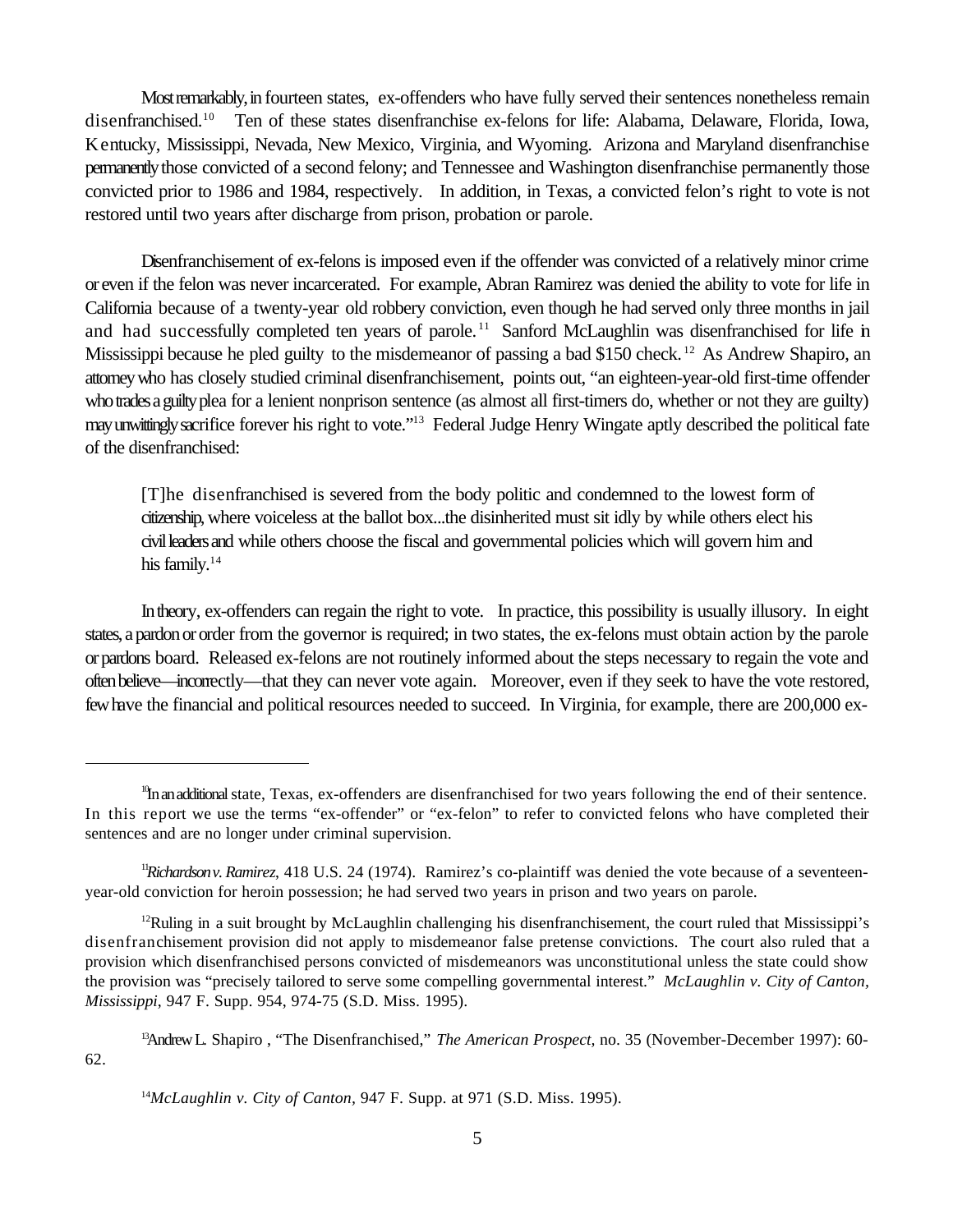convicts, and only 404 had their vote restored in 1996 and 1997.<sup>15</sup> In Mississippi, an ex-convict who wants to vote must either secure an executive order from the governor or get a state legislator to introduce a bill on his behalf, convince two-thirds of the legislators in each house to vote for it, and have it signed by the governor.<sup>16</sup> In Florida, an ex-felon must wait ten years after completion of sentence before being eligible to seek the gubernatorial pardon needed to restore the vote.

Most state disenfranchisement laws provide that conviction of any felony or crime that is punishable with imprisonment is a basis for losing the right to vote.<sup>17</sup> The crime need not have any connection to electoral processes, nor need it be classified as notably serious. Shoplifting or possession of a modest amount of marijuana could suffice.

Criminal disenfranchisement can follow conviction of either a state or federal felony. According to the Department of Justice, however, "not all states have paid consistent attention to the place of federal offenders in the state's scheme for loss and restoration of civil rights. While some state statutes expressly address federal offenses..., many do not. The disabilities imposed upon felons under state law generally are assumed to apply with the same force whether the conviction is a state or federal one."<sup>18</sup> In at least sixteen states, federal offenders cannot use the state procedure for restoring their civil rights. The only method provided by federal law for restoring voting rights to ex-offenders is a presidential pardon.<sup>19</sup>

As a result of the considerable variation among the states, disenfranchisement laws form a national "crazyquilt."<sup>20</sup> Within the federal structure of the U.S. it may be appropriate that each state determine voting qualifications for local and state offices. But state voting laws also govern eligibility to vote in federal elections. Exercise of the right to vote for national representatives is thus subject to the arbitrary accidents of geography. In Massachusetts, a convicted burglar may vote in national elections while he is in prison, while in Indiana he cannot. A person convicted of theft in New Jersey automatically regains the right to vote after release from prison, while in New Mexico such an offender is denied the vote for the rest of her life unless she can secure a pardon from the governor. In some states an offender who commits a felony and receives probation can vote, while in other states an offender guilty of the same crime who receives probation cannot.

 $19$ Ibid., pp.2-3.

<sup>&</sup>lt;sup>15</sup>Human Rights Watch telephone interview with Patricia Tucker, extradition/clemency specialist, Office of the Secretary, Commonwealth of Virginia, October 5, 1998. In Virginia, only the governor has the power to remove political disabilities, such as loss of the right to vote, that follow conviction of a crime. Va. Const. Art. V, §12 (1998). According to the Office of the Secretary, a person must wait five years after completion of sentence before he or she may apply to have those disabilities removed. DOJ/OPA, *Civil Disabilities of Convicted Felons,* p. 133.

 $^{16}$ In 1990, twenty people in Mississippi tried to get the vote restored via legislation; two of the bills were vetoed. "1.46 Million Black Men Can't Vote," *Dayton Daily News*, Feb. 5, 1997.

<sup>&</sup>lt;sup>17</sup>Some disenfranchisement provisions refer to "infamous" crimes or crimes of "moral turpitude." These have been interpreted as including any felony or crime punishable by imprisonment.

<sup>&</sup>lt;sup>18</sup>DOJ/OPA, *Civil Disabilities of Convicted Felons*, p. 2.

<sup>&</sup>lt;sup>20</sup>DOJ/OPA, *Civil Disabilities of Convicted Felons*, p.1.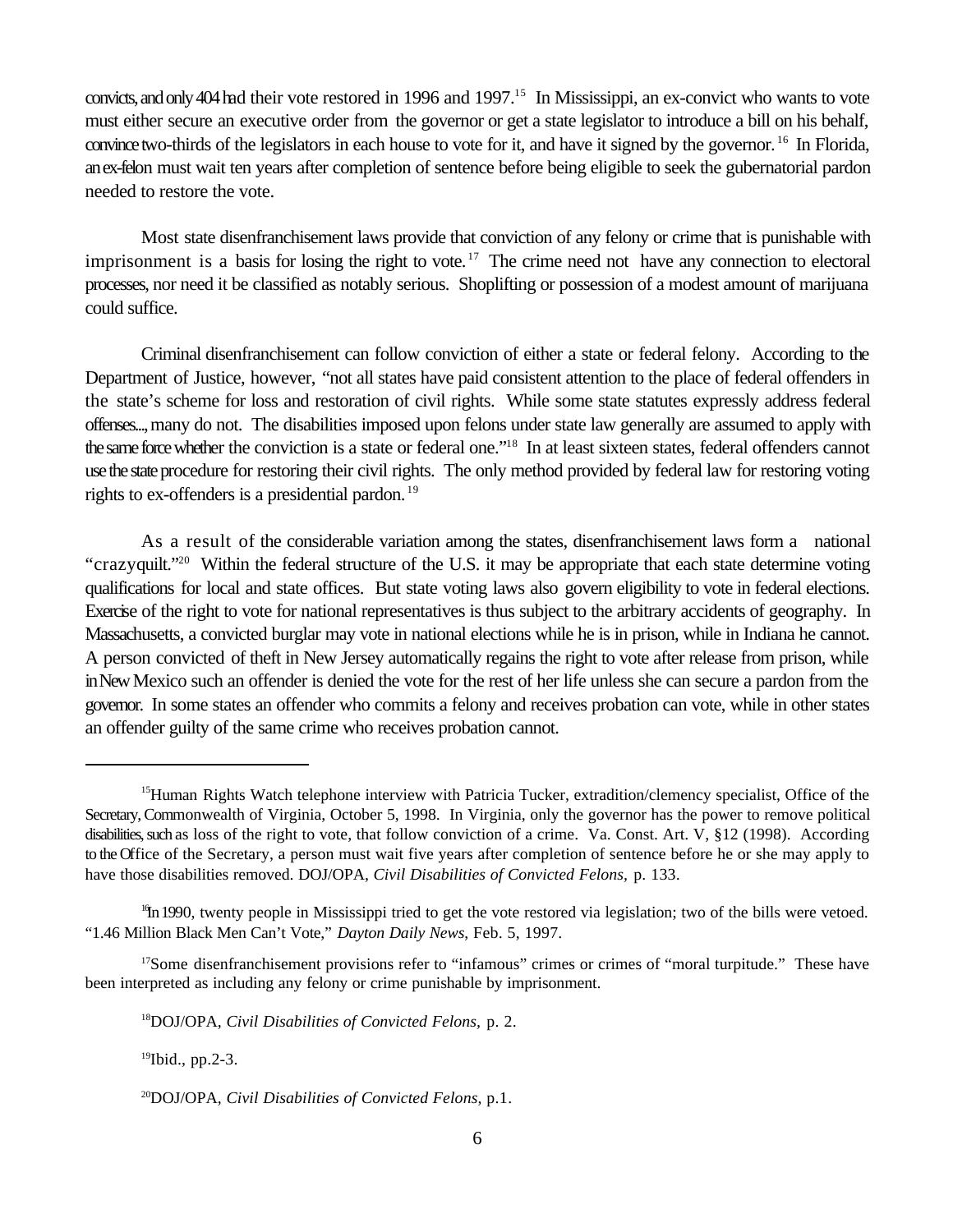## **III. CURRENT IMPACT OF DISENFRANCHISEMENT LAWS**

## **National Impact**

The scale of the impact of criminal disenfranchisement laws is quantitatively different than at any time in the nation's history. Using national conviction and corrections on data, we estimate that 3.9 million Americans, including 1.4 million black men, cannot vote because of felony convictions.<sup>21</sup> These national figures mask wide disparities among the states. We have now undertaken the first-ever state-by-state analysis of the impact of criminal disenfranchisement laws, drawing on corrections data from the U.S. Bureau of Justice Statistics (BJS) and state-level data compiled by various law enforcement and court agencies. (A complete description of the methodology used can be found in the Appendix.)

Table 2 presents our findings on the current impact of voting restrictions, broken down by state. The figures reported here should be considered as estimates because complete data were not available for every state.<sup>22</sup> In addition, individual voting practices within the states may or may not conform to state law. This is a result both of inaccurate record-keeping in some instances and misinformation in others. In states that disenfranchise ex-felons, election officials do not always have ready access to felony conviction data, and some ex-felons may vote. In other states where ex-felons are permitted to vote, released prisoners are not necessarily informed of this right and often incorrectly believe that they can never vote again.

Our analysis reveals that the national rate of disenfranchisement, and particularly that of black men, remains at substantial levels. Not surprisingly, states that disenfranchise felons for life have far greater numbers of disenfranchised adults than other states. Our findings include:

- C A total of 3.9 millionadults, or 2.0 percent of the eligible voting population, is currently or *permanently* disenfranchised as a result of a felony conviction.
- C Sixstates—Alabama, Florida, Mississippi, New Mexico, Virginia, and Wyoming—exclude from the vote more than 4 percent of their adult population, or more than one in twenty-five.
- C Florida and Texas each disenfranchise more than 600,000 people.
- C Alabama, California and Virginia each disenfranchise close to a quarter of a million persons.

 $2^{\text{th}}$ These figures differ slightly from national estimates produced by The Sentencing Project in 1997 because we have now been able to undertake a more in-depth analysis of the number of ex-felons in the states that disenfranchise for life. See Marc Mauer, "Intended and Unintended Consequences: State Racial Disparities in Imprisonment," The Sentencing Project, January 1997. Figures in Table 2 for Kentucky and Nevada for both the total disenfranchised population and for black men represent low estimates due to the inability to obtain the data necessary to develop estimates for the number of ex-felons.

<sup>&</sup>lt;sup>2</sup>Statistics on ex-felons are improving as states seek to meet requirements of federal gun registration legislation (the "Brady" law), but substantial gaps remain in many states.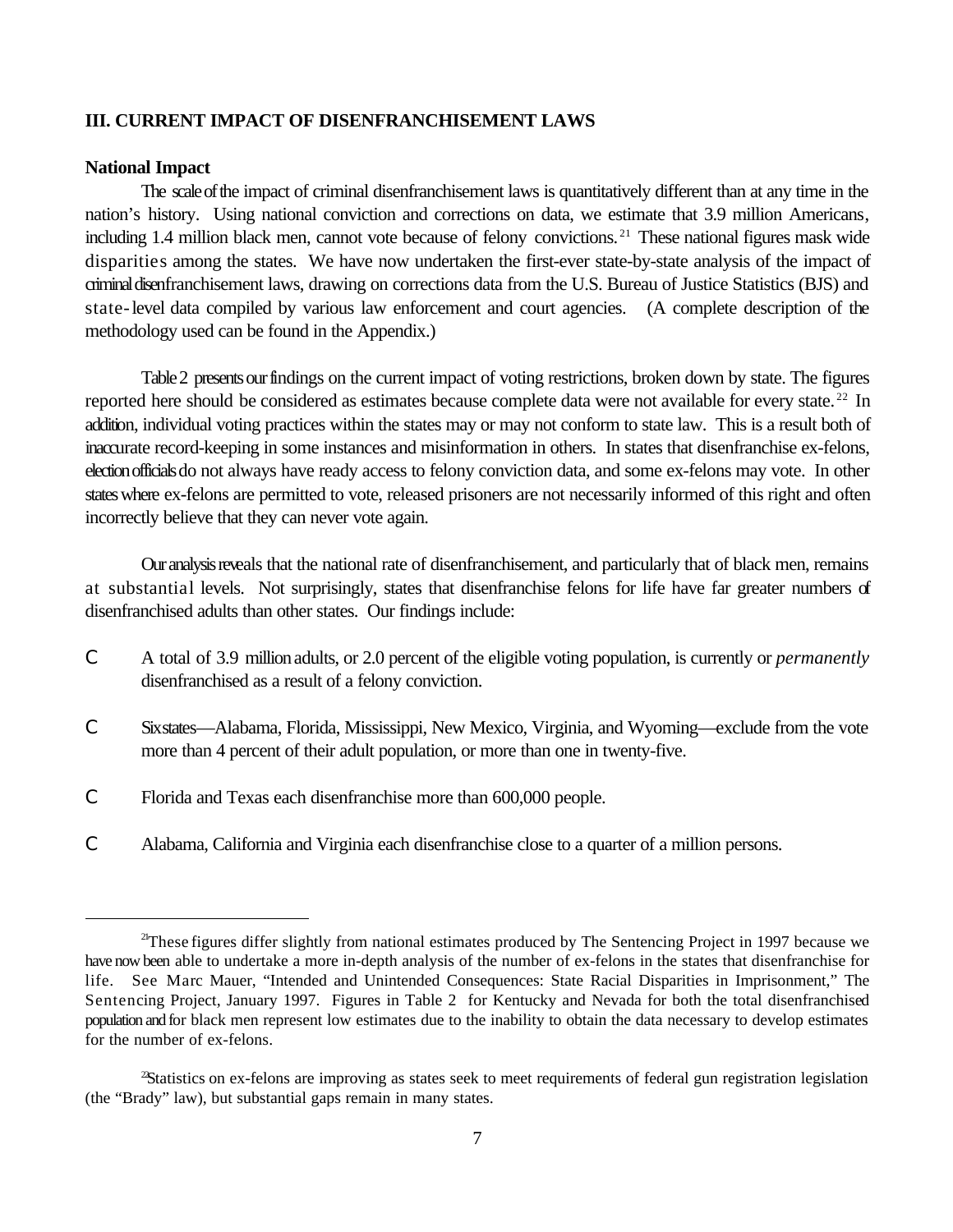Table 3 provides a breakdown of the number of persons disenfranchised for felony convictions who are in prison, on probation or parole or have completed serving their sentences. It reveals that:

- C Nearlythree-quarters (73 percent) of the disenfranchised are not in prison, but are on probation, or parole or have completed their sentences.
- C 1.4 million of the disenfranchised are ex-offenders.
- C Fivestates—Alabama, Florida, Mississippi, Texas, and Virginia—each disenfranchise more than 125,000 ex-felons. One-third of all disenfranchised ex-felons (436,900) are in Florida.
- C One million people of the disenfranchised were only sentenced to probation and not to prison. Texas disenfranchises nearly a quarter of a million people (234,200) on probation.

## **Racial Impact**

State disenfranchisement laws have a dramatically disproportionate racial impact. Thirteen percent of all adult black men—1.4 million—are disenfranchised, representing one-third of the total disenfranchised population and reflecting a rate of disenfranchisement that is seven times the national average. Election voting statistics offer an approximation of the political importance of black disenfranchisement: 1.4 million black men are disenfranchised compared to 4.6 million black men who voted in  $1996$ .<sup>23</sup>

The racial impact in certain individual states is extraordinary:

- C In Alabama and Florida, 31 percent of all black men are permanently disenfranchised.
- C Infive other states—Iowa, Mississippi, New Mexico, Virginia, and Wyoming—one in four black men (24 to 28 percent) is *permanently* disenfranchised. In Washington state, one in four of black men (24 percent) are currently or *permanently* disenfranchised.<sup>24</sup>
- C In Delaware, one in five black men (20 percent) is *permanently* disenfranchised.
- C In Texas, one in five black men (20.8 percent) is currently disenfranchised.
- C Infour states—Minnesota, New Jersey, Rhode Island, and Wisconsin—16 to 18 percent of black men are currently disenfranchised.

## **TABLE 2: Disenfranchised Felons by State**

<sup>&</sup>lt;sup>2</sup>U.S. Census Bureau, *Voting and Registration in the Election of November 1996* (P20-504), (Washington, D.C.: U.S. Census Bureau, July 1998).

 $^{2}$ In Washington, persons in prison, on probation or on parole are currently disenfranchised. In addition, persons convicted of a felony prior to July 1, 1984 are permanently disenfranchised.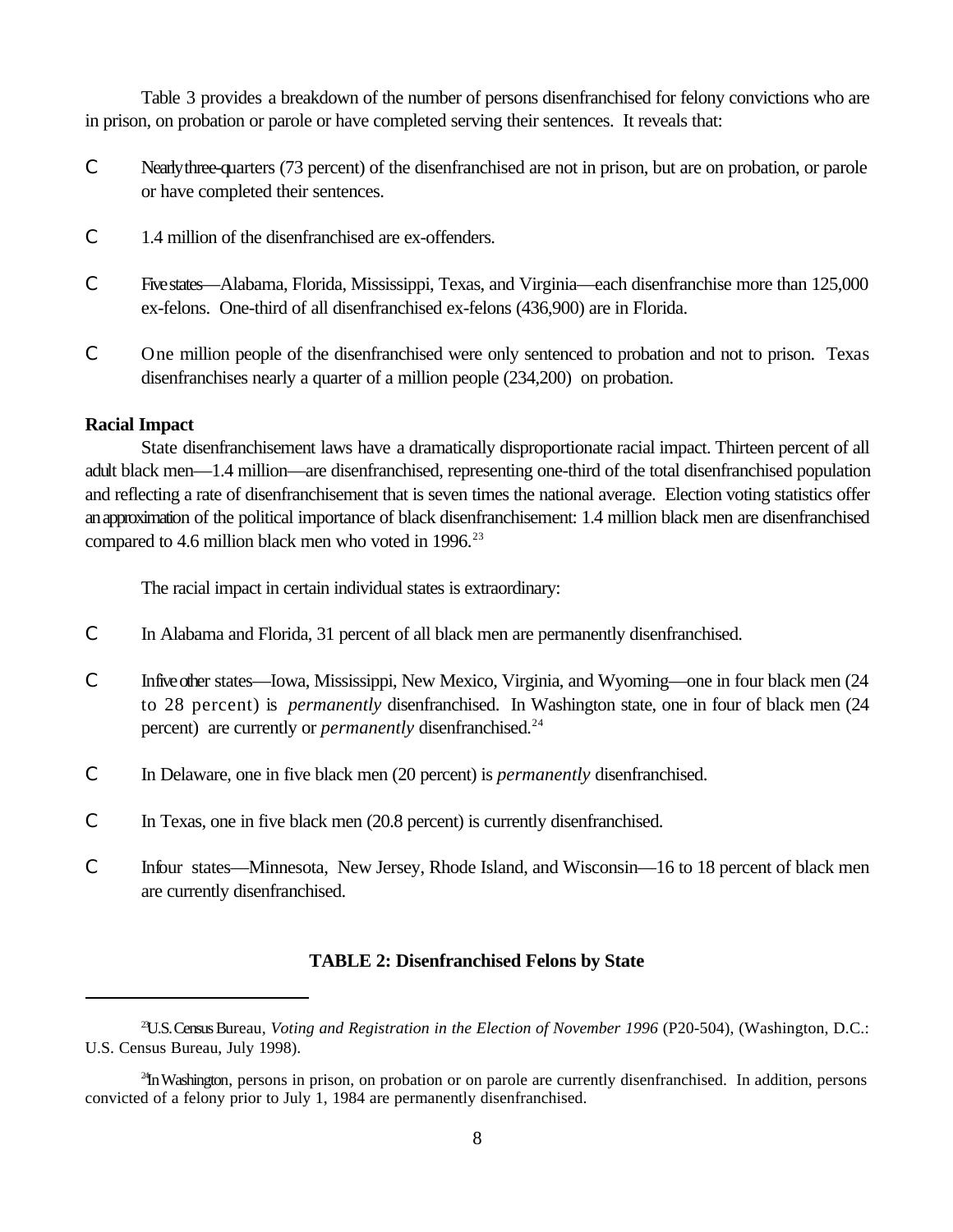| <b>State</b>                | <b>Total Felons</b> | Rate for Total* | <b>Black Men</b><br>Rate for Black Men** |       |
|-----------------------------|---------------------|-----------------|------------------------------------------|-------|
| Alabama                     | 241,100             | 7.5%            | 105,000                                  | 31.5% |
| Alaska                      | 4,900               | 1.2%            | 500                                      | 6.3%  |
| Arizona                     | 74,600              | 2.3%            | 6,600                                    | 12.1% |
| Arkansas                    | 27,400              | 1.5%            | 10,700                                   | 9.2%  |
| California                  | 241,400             | 1.0%            | 69,500                                   | 8.7%  |
| Colorado                    | 15,700              | 0.6%            | 3,500                                    | 6.1%  |
| Connecticut                 | 42,200              | 1.7%            | 13,700                                   | 14.8% |
| <b>Delaware</b>             | 20,500              | 3.7%            | 8,700                                    | 20.0% |
| <b>District of Columbia</b> | 8,700               | 2.0%            | 8,100                                    | 7.2%  |
| Florida                     | 647,100             | 5.9%            | 204,600                                  | 31.2% |
| Georgia                     | 134,800             | 2.5%            | 66,400                                   | 10.5% |
| Hawaii                      | 3,000               | 0.3%            | 100                                      | 0.9%  |
| Idaho                       | 3,800               | 0.5%            | 100                                      | 2.7%  |
| <b>Illinois</b>             | 38,900              | 0.4%            | 24,100                                   | 4.5%  |
| Indiana                     | 16,800              | 0.4%            | 6,800                                    | 4.6%  |
| Iowa                        | 42,300              | 2.0%            | 4,800                                    | 26.5% |
| <b>Kansas</b>               | 7,800               | 0.4%            | 2,800                                    | 5.6%  |
| <b>Kentucky</b>             | 24,000              | 0.8%            | 7,000                                    | 7.7%  |
| Louisiana                   | 26,800              | 0.9%            | 19,600                                   | 4.8%  |
| Maine                       | 0                   | 0.0%            | 0                                        | 0.0%  |
| <b>Maryland</b>             | 135,700             | 3.6%            | 67,900                                   | 15.4% |
| <b>Massachusetts</b>        | $\mathbf{0}$        | 0.0%            | $\boldsymbol{0}$                         | 0.0%  |
| Michigan                    | 42,300              | 0.6%            | 22,700                                   | 5.4%  |
| <b>Minnesota</b>            | 56,000              | 1.6%            | 7,200                                    | 17.8% |
| Mississippi                 | 145,600             | 7.4%            | 81,700                                   | 28.6% |
| <b>Missouri</b>             | 58,800              | 1.5%            | 20,100                                   | 11.3% |
| Montana                     | 2,100               | 0.3%            | 0                                        | 2.9%  |
| Nebraska                    | 11,900              | 1.0%            | 2,100                                    | 10.2% |
| Nevada                      | 16,800              | 1.4%            | 4,000                                    | 10.0% |
| <b>New Hampshire</b>        | 2,100               | 0.2%            | 100                                      | 3.8%  |
| <b>New Jersey</b>           | 138,300             | 2.3%            | 65,200                                   | 17.7% |
| <b>New Mexico</b>           | 48,900              | 4.0%            | 3,700                                    | 24.1% |
| <b>New York</b>             | 126,800             | 0.9%            | 62,700                                   | 6.2%  |
| <b>North Carolina</b>       | 96,700              | 1.8%            | 46,900                                   | 9.2%  |
| <b>North Dakota</b>         | 700                 | 0.1%            | $\mathbf{0}$                             | 1.1%  |
| Ohio                        | 46,200              | 0.6%            | 23,800                                   | 6.2%  |
| Oklahoma                    | 37,200              | 1.5%            | 9,800                                    | 12.3% |
| Oregon                      | 7.300               | 0.3%            | 900                                      | 4.5%  |
| Pennsylvania                | 34,500              | 0.4%            | 18,900                                   | 5.2%  |
| <b>Rhode Island</b>         | 13,900              | 1.8%            | 2,800                                    | 18.3% |
| <b>South Carolina</b>       | 48,300              | 1.7%            | 26,100                                   | 7.6%  |
| <b>South Dakota</b>         | 2,100               | 0.4%            | 100                                      | 3.5%  |
| <b>Tennessee</b>            | 97,800              | 2.4%            | 38,300                                   | 14.5% |
| Texas                       | 610,000             | 4.5%            | 156,600                                  | 20.8% |
| Utah                        | 0                   | $0.0\%$         | 0                                        | 0.0%  |
| Vermont                     | $\boldsymbol{0}$    | $0.0\%$         | 0                                        | 0.0%  |
| Virginia                    | 269,800             | 5.3%            | 110,000                                  | 25.0% |
| Washington                  | 151,500             | 3.7%            | 16,700                                   | 24.0% |
| West Virginia               | 6,700               | 0.5%            | 900                                      | 4.4%  |
| Wisconsin                   | 48,500              | 1.3%            | 14,900                                   | 18.2% |
| Wyoming                     | 14,100              | 4.1%            | 400                                      | 27.7% |
| <b>U.S. Total</b>           | 3,892,400           | 2.0%            | 1,367,100                                | 13.1% |

\* Percentage of adult population who are disenfranchised.

\*\*Percentage of black men who are disenfranchised.

## **TABLE 3: Disenfranchised Felons by State and Correctional Status**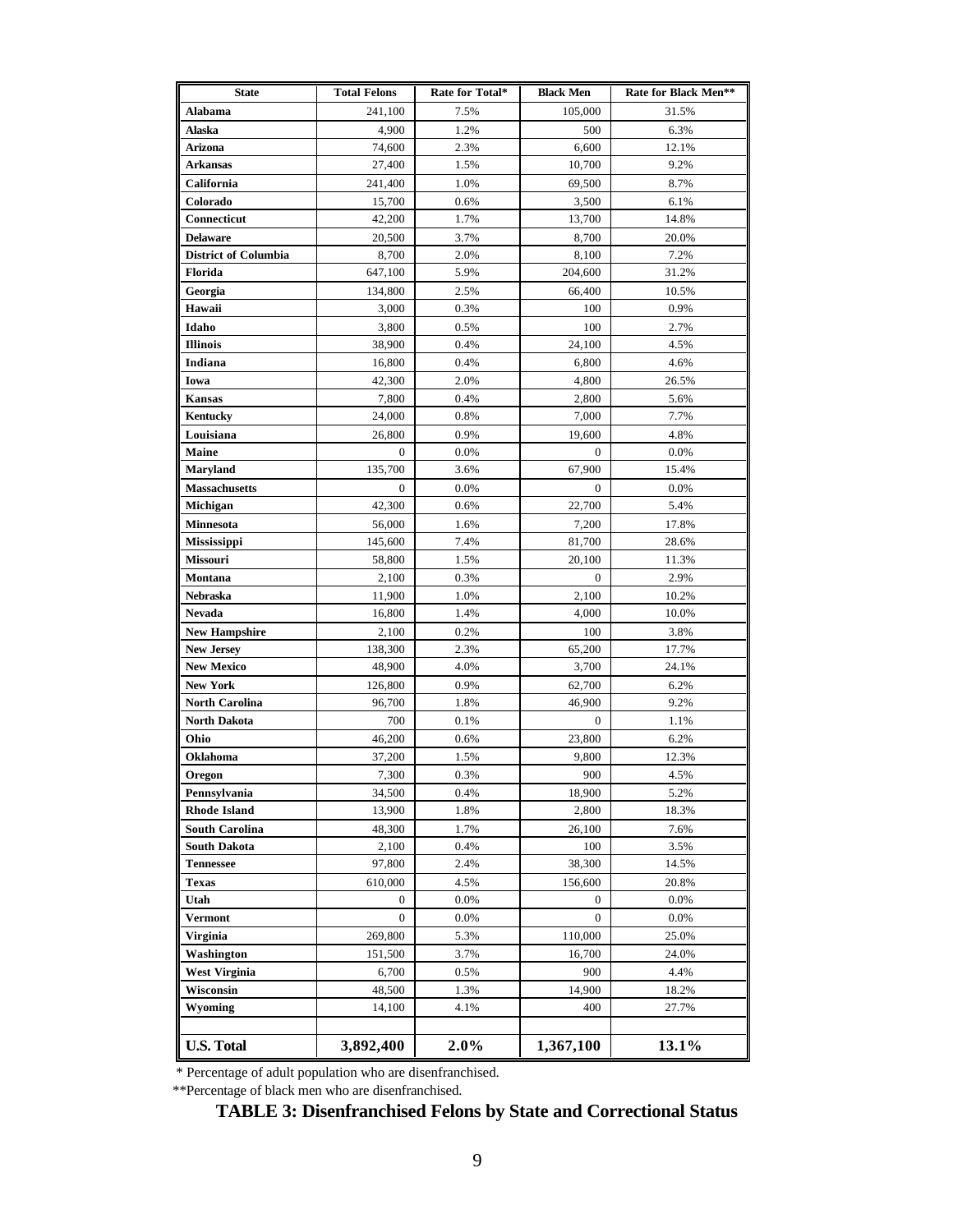| <b>State</b>                |                  | <b>Disenfranchised Population</b> |                                  |                  |                  |  |
|-----------------------------|------------------|-----------------------------------|----------------------------------|------------------|------------------|--|
|                             | Prison           | <b>Probation</b>                  | Parole                           | <b>Ex-felons</b> | Total            |  |
| Alabama                     | 21,100           | 21,300                            | 5,200                            | 193,500          | 241,100          |  |
| Alaska                      | 2,300            | 2,100                             | 600                              | $\mathbf{0}$     | 4,900            |  |
| Arizona                     | 21,600           | 23,800                            | 3,800                            | 25,400           | 74,600           |  |
| <b>Arkansas</b>             | 9,000            | 13,200                            | 5,100                            | 0                | 27,400           |  |
| California                  | 144,400          | $\mathbf{0}$                      | 97,100                           | 0                | 241,400          |  |
| Colorado                    | 12,400           | $\mathbf{0}$                      | 3,300                            | $\boldsymbol{0}$ | 15,700           |  |
| Connecticut                 | 10,300           | 30,800                            | 1,100                            | $\boldsymbol{0}$ | 42,200           |  |
| <b>Delaware</b>             | 3,100            | 9,100                             | 1,000                            | 7,300            | 20,500           |  |
| <b>District of Columbia</b> | 8,700            | $\boldsymbol{0}$                  | $\boldsymbol{0}$                 | $\boldsymbol{0}$ | 8,700            |  |
| Florida                     | 63,700           | 137,200                           | 9,200                            | 436,900          | 647,100          |  |
| Georgia                     | 34,300           | 79,300                            | 21,100                           | 0                | 134,800          |  |
| Hawaii                      | 3,000            | 0                                 | 0                                | 0                | 3,000            |  |
| Idaho                       | 3,800            | $\mathbf{0}$                      | $\boldsymbol{0}$                 | 0                | 3,800            |  |
| <b>Illinois</b>             | 38,900           | $\boldsymbol{0}$                  | $\boldsymbol{0}$                 | 0                | 38,900           |  |
| Indiana                     | 16,800           | $\boldsymbol{0}$                  | $\boldsymbol{0}$                 | 0                | 16,800           |  |
| Iowa                        | 6,300            | 8,500                             | 2,200                            | 25,300           | 42,300           |  |
| <b>Kansas</b>               | 7,800            | $\mathbf{0}$                      | $\mathbf{0}$                     | 0                | 7,800            |  |
| <b>Kentucky</b>             | 12,900           | 6,400                             | 4,600                            | n/a              | 24,000           |  |
| Louisiana                   | 26,800           | $\mathbf{0}$                      | $\boldsymbol{0}$                 | 0                | 26,800           |  |
| Maine                       | 0                | $\boldsymbol{0}$                  | $\boldsymbol{0}$                 | 0                | 0                |  |
| <b>Maryland</b>             | 21,000           | 38,800                            | 16,200                           | 59,700           | 135,700          |  |
| <b>Massachusetts</b>        | $\boldsymbol{0}$ | $\mathbf{0}$                      | $\mathbf{0}$                     | $\boldsymbol{0}$ | 0                |  |
| Michigan                    | 42,300           | $\mathbf{0}$                      | $\boldsymbol{0}$                 | $\boldsymbol{0}$ | 42,300           |  |
| <b>Minnesota</b>            | 5,200            | 48,400                            | 2,400                            | 0                | 56,000           |  |
| <b>Mississippi</b>          | 13,600           | 5,500                             | 1,500                            | 125,000          | 145,600          |  |
| <b>Missouri</b>             | 22,000           | 24,600                            | 12,200                           | 0                | 48,800           |  |
| Montana                     | 2,100            | $\mathbf{0}$                      | $\mathbf{0}$                     | $\boldsymbol{0}$ | 2,100            |  |
| Nebraska                    | 3,200            | 8,000                             | 700                              | $\boldsymbol{0}$ | 11,900           |  |
| Nevada                      | 8,200            | 5,400                             | 3,200                            | n/a              | 16,800           |  |
| <b>New Hampshire</b>        | 2,100            | $\mathbf{0}$                      | $\mathbf{0}$                     | 0                | 2,100            |  |
| <b>New Jersey</b>           | 27,500           | 69,200                            | 41,500                           | $\mathbf{0}$     | 138,300          |  |
| <b>New Mexico</b>           | 4,500            | 4,900                             | 1,400                            | 38,000           | 48,900           |  |
| New York                    | 69,700           | $\mathbf{0}$                      | 57,100                           | 0                | 126,800          |  |
| <b>North Carolina</b>       | 27,900           | 56,400                            | 12,400                           | $\boldsymbol{0}$ | 96,700           |  |
| <b>North Dakota</b>         | 700              | $\boldsymbol{0}$                  | $\mathbf{0}$                     | $\boldsymbol{0}$ | 700              |  |
| Ohio                        | 46,200           | 0                                 | 0                                | 0                | 46,200           |  |
| Oklahoma                    | 19,600           | 15,400                            | 2,200                            | $\boldsymbol{0}$ | 37,200           |  |
| Oregon<br>Pennsylvania      | 7,300<br>34,500  | $\boldsymbol{0}$<br>$\mathbf{0}$  | $\boldsymbol{0}$<br>$\mathbf{0}$ | 0<br>0           | 7,300<br>34,500  |  |
| <b>Rhode Island</b>         | 2,000            | 11,200                            | 600                              | 0                |                  |  |
| <b>South Carolina</b>       | 19,800           | 23,100                            | 5,400                            | 0                | 13,900<br>48,300 |  |
| <b>South Dakota</b>         | 2,100            | $\mathbf{0}$                      | $\mathbf{0}$                     | $\boldsymbol{0}$ | 2,100            |  |
| <b>Tennessee</b>            | 15,600           | 20,600                            | 8,900                            | 52,700           | 97,800           |  |
| <b>Texas</b>                | 132,400          | 234,200                           | 112,600                          | 130,800          | 610,000          |  |
| Utah                        | 0                | 0                                 | 0                                | 0                | 0                |  |
| <b>Vermont</b>              | 0                | $\boldsymbol{0}$                  | $\boldsymbol{0}$                 | 0                | 0                |  |
| <b>Virginia</b>             | 27,100           | 16,300                            | 9,900                            | 216,600          | 269,800          |  |
| Washington                  | 12,500           | 68,900                            | 600                              | 69,500           | 151,500          |  |
| West Virginia               | 2,700            | 3,100                             | 900                              | 0                | 6,700            |  |
| Wisconsin                   | 11,900           | 28,400                            | 8,100                            | 0                | 48,500           |  |
| Wyoming                     | 1,500            | 1,900                             | 400                              | 10,400           | 14,100           |  |
|                             |                  |                                   |                                  |                  |                  |  |
| <b>U.S. Total</b>           | 1,032,300        | 1,016,000                         | 452,600                          | 1,391,000        | 3,892,400        |  |

Note: Columns and rows may not always sum exactly due to rounding.

C Innine states—Arizona, Connecticut, Georgia, Maryland, Missouri, Nebraska, Nevada, Oklahoma, and Tennessee—10 to 15 percent of black men are currently disenfranchised.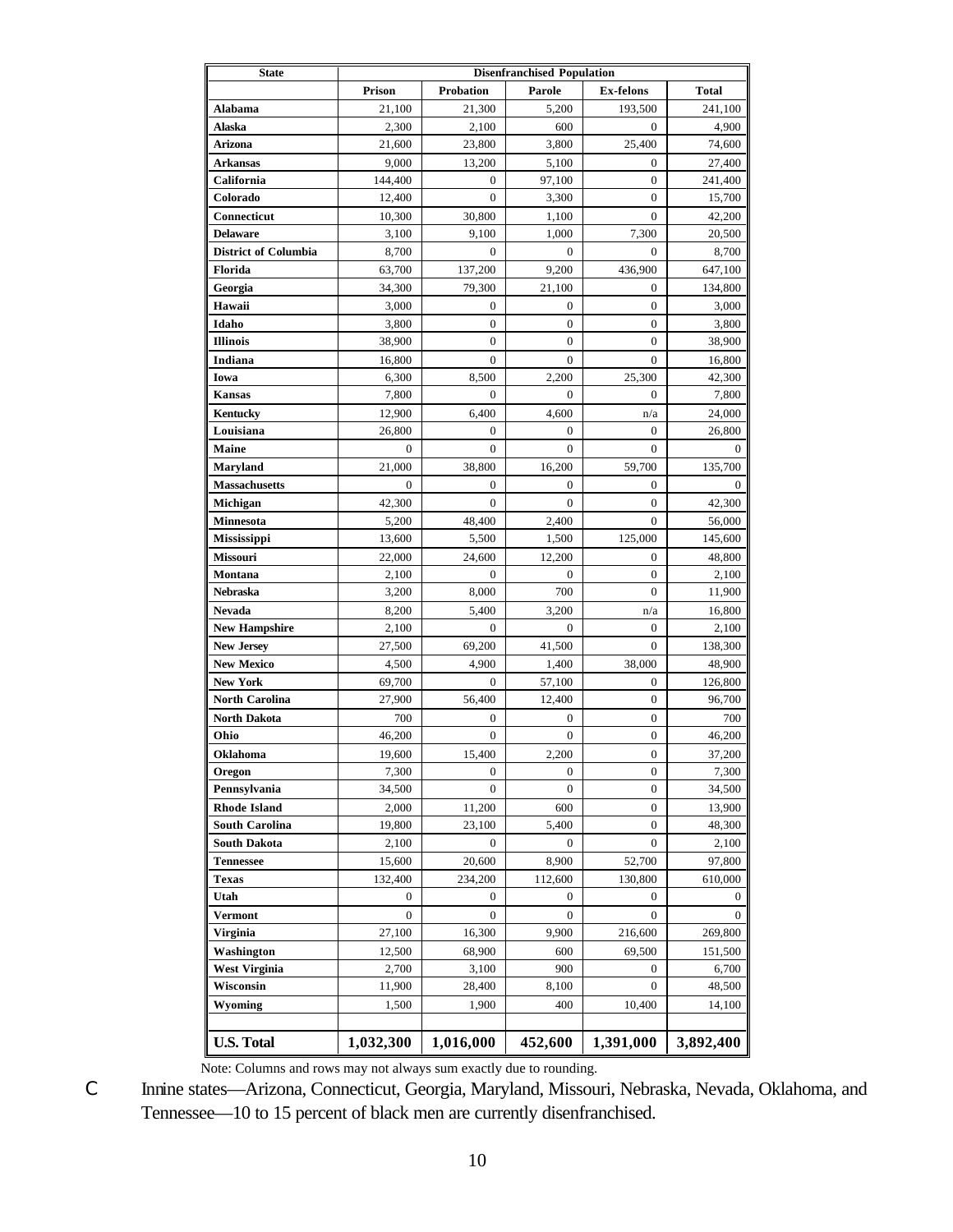## **IV. CRIME, CRIMINAL JUSTICE POLICIES AND INCARCERATION**

As one might expect, the number of people disenfranchised reflects to some extent the number of people involved in criminal activity. But the proportion of the population that is disenfranchised has been exacerbated in recent years by the advent of harsh sentencing policies such as mandatory minimum sentences,  $25$  "three strikes" laws  $26$  and truth-in-sentencing laws. Although crime rates have been relatively stable,  $27$ these laws have increased the number of offenders sent to prison and the length of time they serve.

In California, for example, more than 40,000 offenders have been sentenced under the state's "three strikes" law as of June 1998. As a result of the law, 89 percent of these offenders had their sentences doubled, and 11 percent received sentences of twenty-five years to life. Only one in five of these were sentenced for crimes against persons; two-thirds were sentenced for a nonviolent drug or property crime. Seventy percent of the sentenced offenders were either African American or Hispanic.

The impact of changed sentencing policies is readily apparent from Department of Justice data. For example, persons arrested for burglary had a 53 percent greater likelihood of being sentenced to prison in 1992 than in 1980, while those arrested for larceny experienced a 100 percent increase. The most dramatic change can be seen for drug offenses, where arrestees were almost five times as likely to be sent to prison in 1992 as in 1980.<sup>28</sup> In addition, since the number of drug arrests nearly doubled during this period, the impact was magnified further.<sup>29</sup> Over this same twelve-year period, the rate of incarceration in prisons rose from 139 to 332 per 100,000 U.S.

<sup>&</sup>lt;sup>25</sup> See, for example, Michael Tony, *Sentencing Matters*, (Oxford University Press, New York, 1995). Human Rights Watch, "Cruel and Usual: Disproportionate Sentences for New York Drug Offenders," *A Human Rights Watch Short Report*, vol. 9, no. 2, March 1997, analyses the impact of mandatory minimum sentences for drug offenders in New York state.

<sup>&</sup>lt;sup>2</sup>California Department of Corrections, "Count of Prisoners Sentenced for Third and Second Strike Cases," June 30, 1998.

 $^{27}$ Between 1972 to 1996, crime rates fluctuated but the incarceration rate quadrupled. Overall, the rate of violent crime was 60 percent higher in 1996 than in 1971(in large part due to changes in reporting of aggravated assaults, according to some experts), and property crimes were only 18 percent higher. Tonry "Crime and Punishment in America, 1971-1996," *Overcrowded Times*, vol. 9, no. 2, April 1998. See also DOJ/BJS, *Sourcebook of Criminal Justice Statistics*, (Washington, D.C.: USGPO, 1997), Table 3.106, p.306.

U.S.Department of Justice, Office of Justice Programs (DOJ/OJP), "Prisoners in 1994," Bulletin NCJ-151654, <sup>28</sup> (Washington, D.C.: DOJ, August 1995).

U.S.Department of Justice, Federal Bureau of Investigation (DOJ/FBI), *Uniform Crime Reports*, (Washington, <sup>29</sup> D.C.: USGPO, *various years*). See statistics from the reports published annually for 1980 through 1992.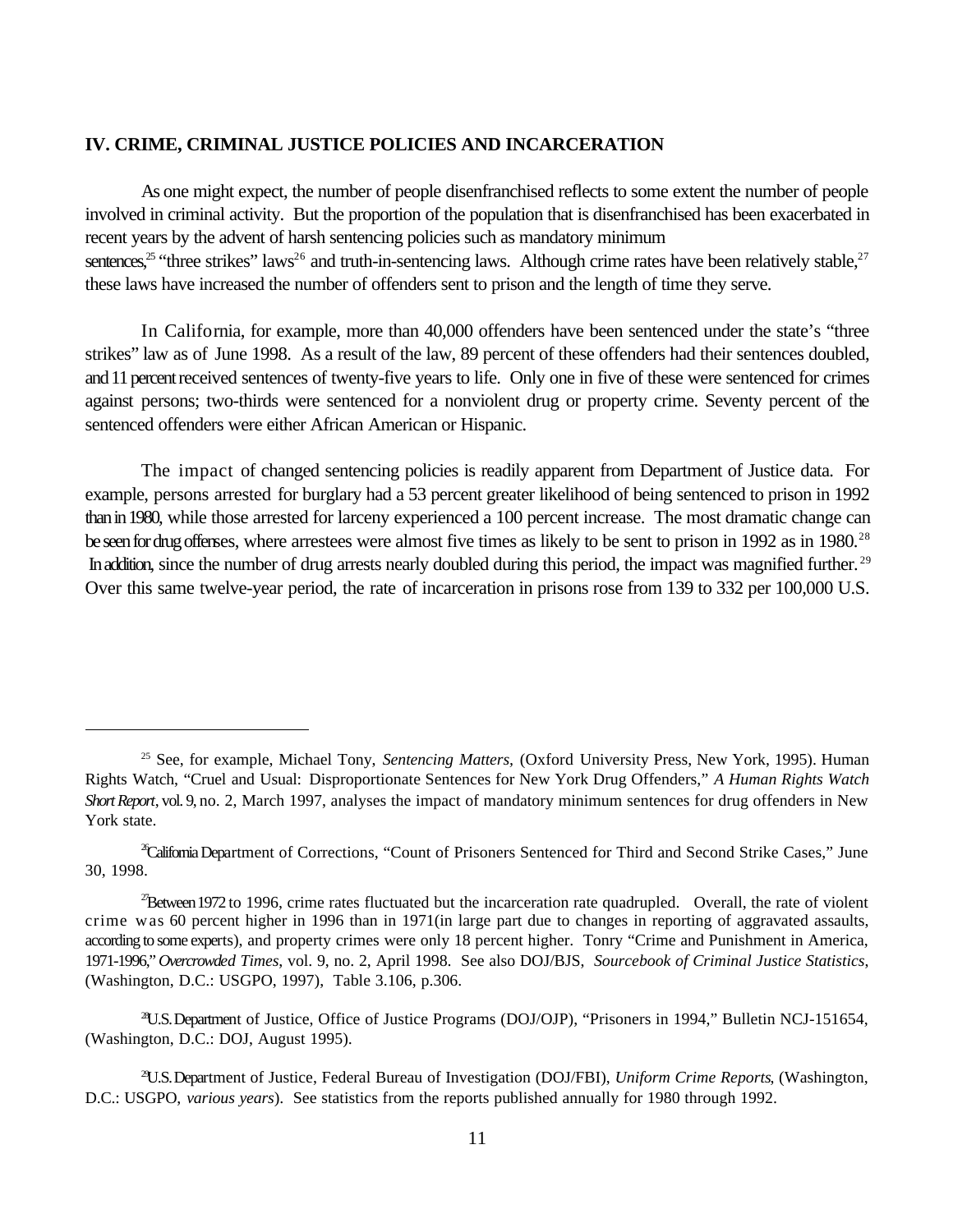residents.<sup>30</sup> Eighty-four percent of the increase in state prison admissions during this period was due to incarceration of nonviolent offenders.<sup>31</sup>

The rate of incarceration has continued to soar. In 1997 the combined prison and jail rate reached 645 per 100,000 residents, the second-highest known rate of incarceration in the world (only Russia's is known to be higher). At mid-year 1997 (the latest available figures), there were 1.7 million U.S. residents incarcerated, twothirds of them in state or federal prisons and the remainder in jails. One in every 117 men and one in every 1,852 women were under the jurisdiction of state or federal correctional authorities. Fifty-three percent of state inmates were sentenced for nonviolent offenses.<sup>32</sup>

If these incarceration rates remain unchanged, Department of Justice data indicate that an estimated one in twenty of today's children will serve time in a prison during his or her lifetime and will be disenfranchised for at least the period of incarceration.<sup>33</sup> The total number of disenfranchised will be substantially greater because it will also include felons on probation in the twenty-nine states that disenfranchise those on probation.

## **Racially Disproportionate Incarceration Rates**

The strikingly disproportionate rate of disenfranchisement among African American men reflects their disproportionate rate of incarceration. The rate of imprisonment for black men in 1996 was 8.5 times that of white men: black men were confined in prison at a rate of  $3,098$  per 100,000 compared to a white rate of  $370$ .<sup>34</sup> Even more strikingly, in the past ten years the black men's rate increased ten times the white men's increase.<sup>35</sup>

If current rates of incarceration remain unchanged, 28.5 percent of black men will be confined in prison at least once during their lifetime, a figure six times greater than that for white men.<sup>36</sup> As a result, nearly three in ten

<sup>30</sup>DOJ/BJS, *Sourcebook of Criminal Justice Statistics 1996*, Table 6.21, p. 518.

<sup>31</sup>Marc Mauer, "Americans Behind Bars: The International Use of Incarceration, 1992-1993," The Sentencing Project, September 1994.

 $32$ U.S. Department of Justice, Office of Justice Programs, "Prisoners in 1997," Bureau of Justice Statistic s Bulletin NCJ 170014, August 1998. The prison incarceration rates of some states were considerably higher than the national average: e.g., Texas has a rate of sentenced prisoners per 100,000 state residents of 717, Louisiana has a rate of 672, Oklahoma has a rate of 617. Ibid., Table 5, p.5.

<sup>33</sup>U.S. Department of Justice, Office of Justice Programs (DOJ/OJP), "Lifetime Likelihood of Going to State or Federal Prison," Special Report NCJ-160092, March 1997. The number of disenfranchised would not, however, include those incarcerated in the four states that permit inmates to vote.

 $\rm ^{34}DOJ/OJP$ , "Prisoners in 1997," Table 14, p.11. These rates may differs lightly from previous reports due to the estimation and classification of Hispanic inmates. Twelve states and the District of Columbia incarcerate blacks at a rate more than ten times that of whites. Marc Mauer, "Intended and Unintended Consequences." If persons held in local jails are included, the rate of incarceration jumps: 6,926 black men per 100,000 are held in prison or jail compared to 919 white men. DOJ/OJP, *Sourcebook of Criminal Justice Statistics*, Table 6.12.

<sup>35</sup>Michael Tonry, "Crime and Punishment in America, 1971-1996," *Overcrowded Times*, April 1998, Volume 9, No. 2, p.15 (citing data from DOJ/OJP, *Sourcebook of Criminal Justice Statistics 1996,* Table 6.12, p. 510).

<sup>36</sup>DOJ/OJP, "Lifetime Likelihood of Going to State or Federal Prison."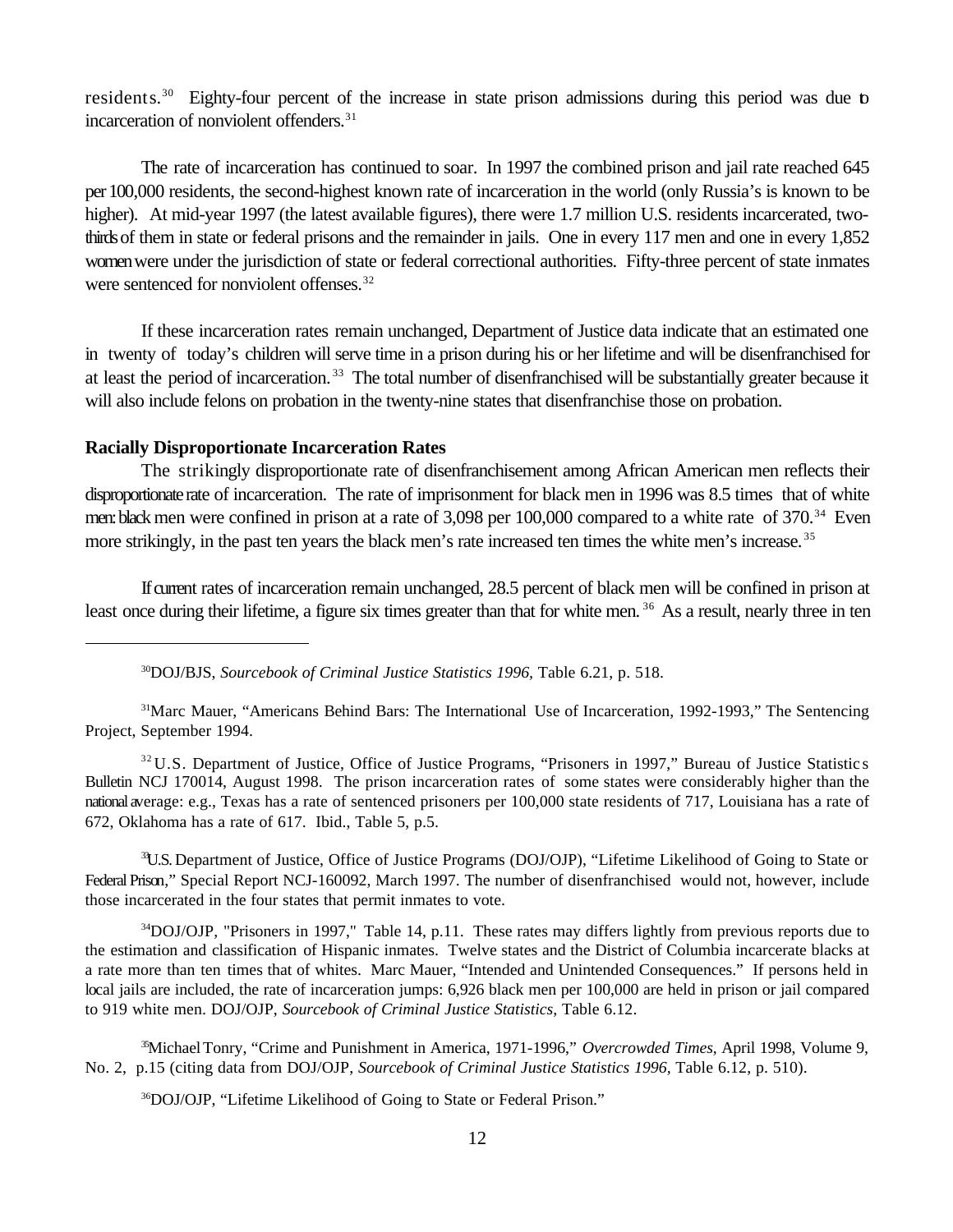adult African American men will be temporarily or permanently deprived of the right to vote. But the total numbers of disenfranchised will be greater because, as noted above, it will include a substantial percentage of those convicted of a felony but not receiving a prison sentence (e.g., sentenced to probation). In states that disenfranchise ex-felons, we estimate that 40 percent of the next generation of black men is likely to lose permanently the right to vote.<sup>37</sup>

We have not developed estimates of the number and racial composition of disenfranchised women. The rates for black women are also likely to be quite disproportionate, though on a smaller scale than black men. This is a result both of increasing rates of criminal justice supervision of women, in general, and higher rates overall for black women, in particular. Although women represent 15 percent of all persons under correctional supervision, their numbers have been growing at faster rates than for men in recent years. Among sentenced prisoners the rate of incarceration for women grew by 182 percent in the period 1985-1995, compared to an increase of 103 percent for men.<sup>38</sup> Since black women are incarcerated at a rate eight times that of white women, the effect of these increases is magnified for them.

The increased rate of black imprisonment is a direct and foreseeable consequence of harsher sentencing policies, particularly for violent crimes, and of the national "war on drugs." Although the black proportion of arrestees for violent crimes has remained relatively stable over the past two decades, blacks nonetheless continue to constitute a disproportionately large percentage of those arrested for violent crimes (43 percent in 1996); their incarceration rate in part reflects the longer sentences imposed for those crimes.<sup>39</sup> But drug control policies that have led to the arrest, prosecution and imprisonment of tens of thousands of African Americans represent the most dramatic change in factors contributing to their disproportionate rate of incarceration. Although drug use and selling cuts across all racial, socio-economic and geographic lines, law enforcement strategies have targeted street-level drug dealers and users from low-income, predominantly minority, urban areas. As a result, the arrest rates per 100,000 for drug offenses are six times higher for blacks than for whites.<sup>40</sup> Although the black proportion of all drug users is generally in the range of 13 to 15 percent, blacks constitute 36 percent of arrests for drug possession.<sup>41</sup> Under harsh drug sentencing policies, convictions for drug offenses have led to predictable skyrocketing in the numbers of blacks in prison. In 1985 there were 16,600 blacks in state prisons for drug

 $\frac{37}{9}$ As of 1994, more than half (55 percent) of persons convicted of a felony were sentenced to jail or probation, but not to prison. Some of these offenders have been imprisoned in the past or will be imprisoned in the future, but if we assume that a relatively modest proportion will not be imprisoned, the number of these offenders added to those imprisoned at some point are likely to be in the range of 40 percent. DOJ/OJP, "Felony Sentences in State Courts 1994," Table 2, p. 2.

<sup>&</sup>lt;sup>88</sup>Bureau of Justice Statistics, "Correctional Populations in the United States 1995," U.S. Department of Justice, NCJ-163916, May 1997.

 $39$ See Tonry, "Crime and Punishment in America," Fig. 5.

See,Alfred Blumstein, *Racial Disproportionality of U.S. Prison Populations Revisited*, 64 U. Colo. L. Rev. 743- <sup>40</sup> 60; Michael Tonry, *Malign Neglect—Race, Crime, and Punishment in America* (New York: Oxford University Press, 1995). See also Human Rights Watch, "Race and Drug Law Enforcement in the State of Georgia," *A Human Rights Watch Short Report*, vol. 8, no. 4, July 1996 which provides a case study of racially disparate arrest and imprisonment rates for drug offenses.

<sup>&</sup>lt;sup>41</sup>DOJ/FBI, *Uniform Crime Reports 1996*, (Washington, D.C.: USGPO, 1997).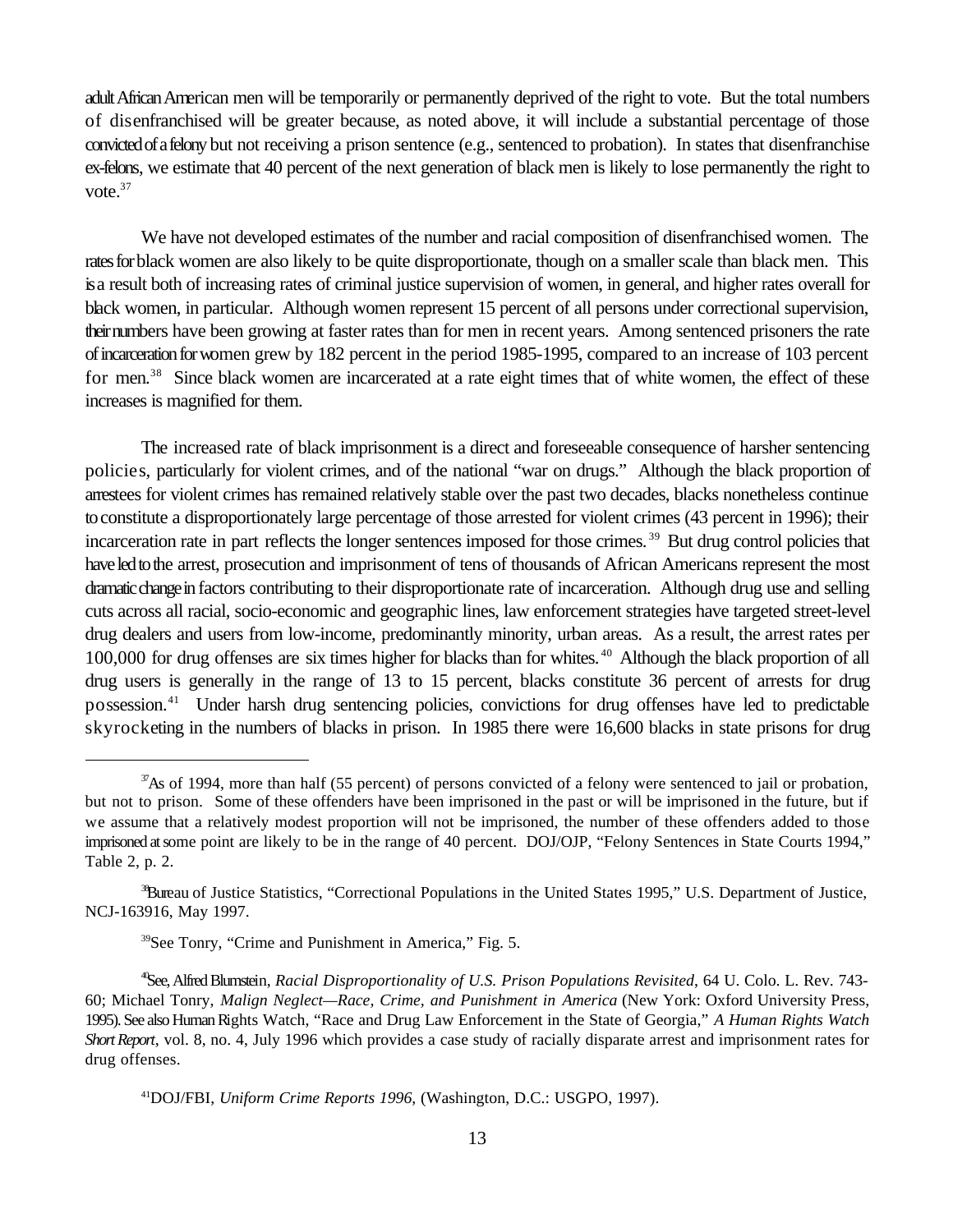offenses; by 1995 the number had reached  $134,000$ .<sup>42</sup> Between 1990 and 1996, 82 percent of the increase in the number of black federal inmates was due to drug offenses.<sup>43</sup>

## **V. DISENFRANCHISEMENT LAWS CANNOT BE JUSTIFIED**

The practice of disenfranchising felons is a political anomaly in the United States. It may not have been so inconsistent with prevailing political culture when the vote was a privilege from which most Americans were barred on grounds of property, race, education or sex. Over the past 150 years, however, restrictions on voting in the United States have been eliminated—by legislative action or by the courts—and the principle of universal suffrage has been progressively realized. Voting is now a basic right possessed by all mentally competent adults except those convicted of felonies.<sup>44</sup>

Depriving citizens of a political right should only be undertaken for compelling reasons and only to the extent necessary to further those interests. But as we discuss below, felony disenfranchisement laws in the United States are not necessary to further any substantial state interests. The fact that disenfranchisement laws have long historical roots is, of course, an inadequate justification for retaining them: as standards of moral decency or political rights evolve, societies continually reject practices that were formerly acceptable. As one court has pointed out, disenfranchisement "doubtless has been brought forward into modern statutes without fully realizing the effect of its literal significance or the extent of its infringement upon the spirit of our system of government."<sup>45</sup>

## **Denying the Vote to Ex-Offenders**

There is little good to be gained from disenfranchising ex-felons who have served their time. As Supreme Court Justice Thurgood Marshall stated:

It is doubtful...whether the state can demonstrate either a compelling or rational policy interest in denying former felons the right to vote. [Ex-offenders] have fully paid their debt to society. They are as much affected by the actions of government as any other citizen, and have as much of a right to participate in governmental decision-making. Furthermore, the denial of a right to vote to such persons is hindrance to the efforts of society to rehabilitate former felons and convert them into law-abiding and productive citizens.<sup>46</sup>

Disenfranchisement may also have been less controversial when it affected relatively few people. Available data <sup>44</sup> indicate that in 1850 the incarceration rate in the U.S. was 29 per 100,000, and in 1870 it was only 85.3. Indeed, the rate of incarceration remained below 130 per 100,000 until the late 1970s. Department of Justice, Bureau of Justice Statistics (DOJ/BJS), *Historical Corrections Statistics in the United States, 1850 - 1984,* (Rockville, MD: Westat, Inc., December 1986).

*Byers v. Sun Savings Bank*, 41 Okla. 728 (1914), quoted by Justice Marshall in his dissent in *Richardson v.* <sup>45</sup> *Ramirez*.

<sup>46</sup>Richardson v. Ramirez, 418 U.S. at 78 (Marshall J. dissenting, citations omitted).

 $\rm ^{42}DOJ/OJP$ , "Prisoners in 1996," Table 13.

<sup>&</sup>lt;sup>43</sup>DOJ/OJP, "Prisoners in 1997."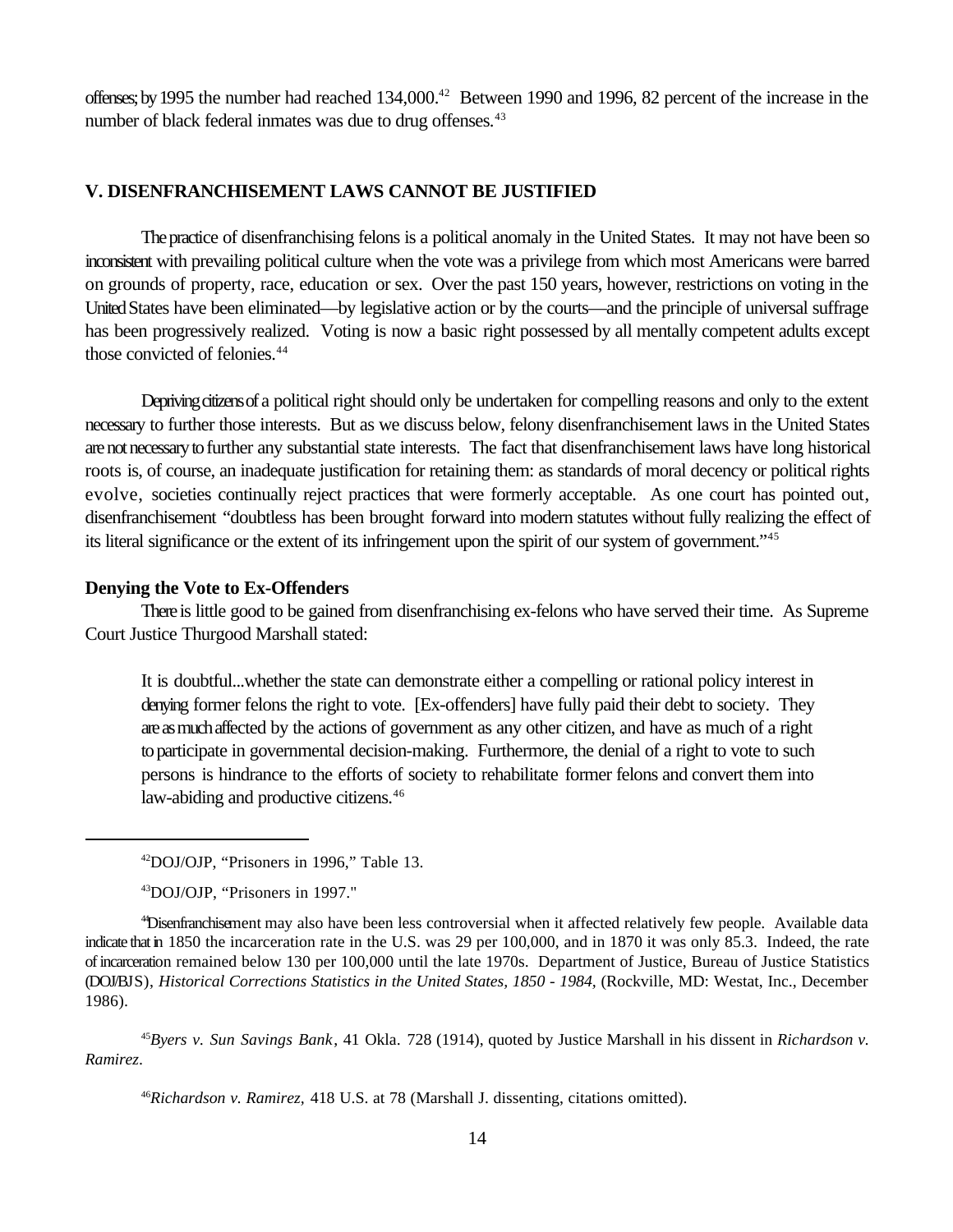Supporters of disenfranchisement have been hard pressed to identify the state interests furthered by denying the vote to ex-offenders. The most frequently cited interests are: 1) protection against voter fraud or other election offenses; 2) prevention of harmful changes to the law, and 3) protection of the "purity" of the ballot box. But there are severe problems with each one of these putative interests.

 Protection against voter fraud is clearly an insufficient rationale for statutes that are triggered by crimes having nothing to do with elections, where laws criminalizing voter fraud exist, and where there is no evidence that ex-felons are more likely to commit voter fraud than anyone else.<sup>47</sup>

The second alleged state interest is equally inadequate as justification for disenfranchisement.<sup>48</sup> There is no reason to believe that all or even most ex-offenders would vote to weaken the content or administration of criminal laws. More important, the Supreme Court has ruled that states may not "fence out" a class of voters because of concerns about how they might vote.<sup>49</sup> Conditioning the right to vote on the content of the vote contradicts the very principle of universal suffrage.

The prohibition on "content-based" voting restrictions also dooms the related argument that in order to preserve the "purity" of the ballot box ex-offenders should be excluded from the franchise. Some courts have argued, for example, that ex-offenders should not be able to vote because they have shown themselves to be lacking in virtue and the "requisite judgment and discretion,"<sup>50</sup> needed to be able vote "responsibly."<sup>51</sup> It is, however, "unclear why convicted felons are any less capable of making sound political decisions than anyone else."<sup>52</sup> Looked at closely, the "purity of the ballot box" argument is no more than a moral competency version of

<sup>49</sup> Carrington v. Rash, 380 U.S. 89, 94 (1965); See also Dunn v. Blumstein, 405 U.S. 330, 355 (1972) (state may not limit the vote to those with "a common interest*"); Cipriano v. City of Houmac*, 395 U.S. 701, 705-06 (1969) (differences of opinion cannot justify excluding any group from the franchise).

<sup>50</sup>Washington v. State, 75 Ala. 582 (1884).

<sup>51</sup>Shepherd v. Trevino, 575 F. 2d 110, 115 (5th Cir. 1978); *Kronlund v. Honstein*, 327 F. Supp. 71 (N.D. Ga. 1971).

<sup>52</sup> Alice Harvey, Comment, *Ex-Felons Disenfranchisement and its Influence on the Black Vote: The Need for a Second Look,"* 142 U. Pa. L. Rev. 1145, 1162 (January 1994).

See *Richardson v. Ramirez,* 418 at 79-80 (Marshall, J. dissenting)*;* Note, *Disenfranchisement of Ex-Felons:* <sup>47</sup> *A Reassessment*, 25 Stan. L. Rev 845 (1973); Note, *The Disenfranchisement of Ex-Felons: Citizenship, Criminality, and 'the Purity of the Ballot Box,'"* 102 Harv. L Rev. 1300 (April 1989).

<sup>&</sup>lt;sup>48</sup>Themost famous articulation of the fear that former felons might vote in ways contrary to the interests of lawabiding society is *Green v. Board of Elections*, 380 F.2d 445 (2d Cir. 1967), cert. denied, 389 U.S. 1048 (1968) in which the court upheld New York's ex-felon disenfranchisement provision. The New York legislature then repealed the law. N.Y. Election Law Sec. 152 (Supp. 1973-74).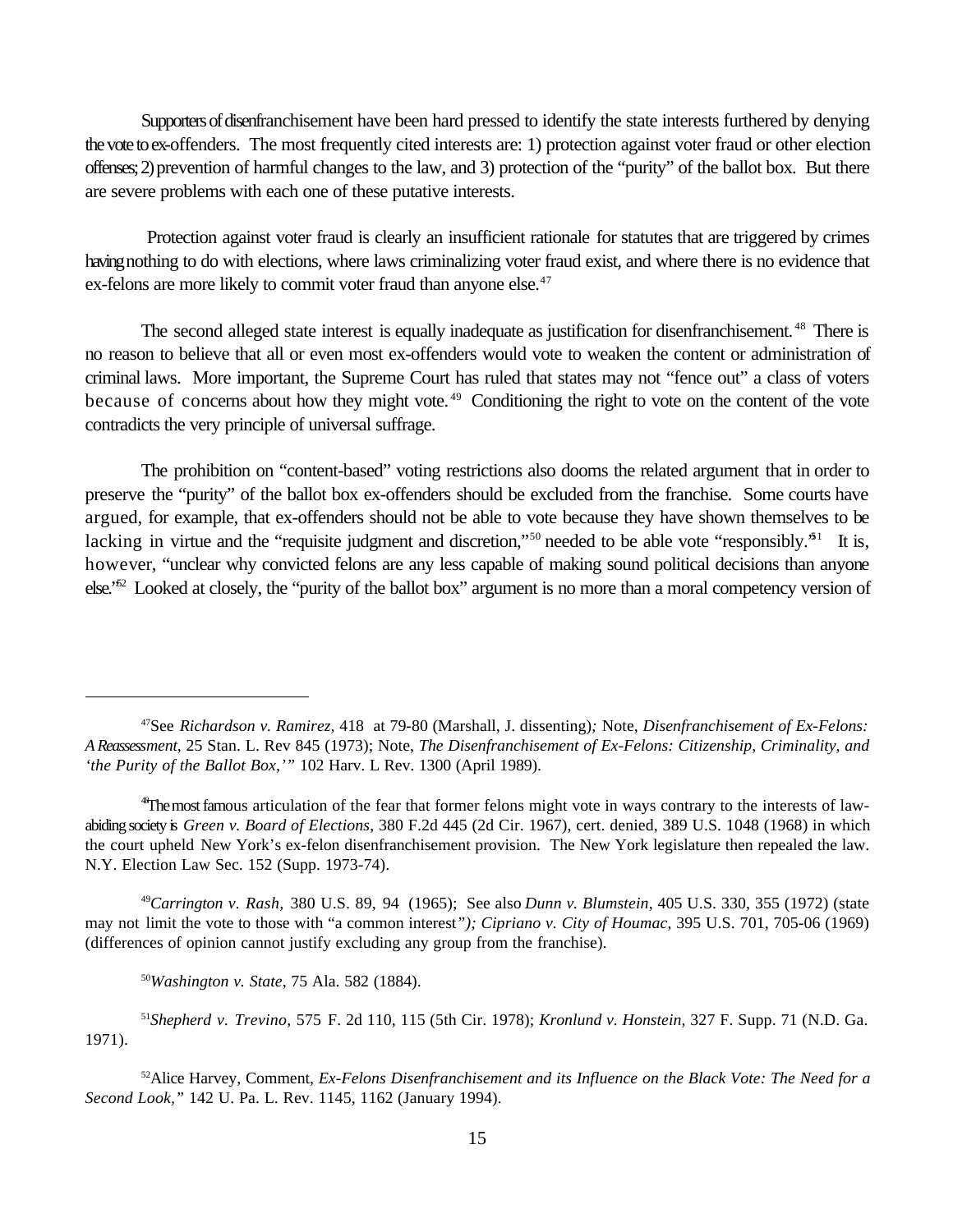the idea that the franchise should be limited to people who "vote right."<sup>53</sup> Moreover, in the late twentieth-century United States, it is risible to think that the virtue and judgment of the national electorate is protected by excluding ex-offenders.

Some might argue that disenfranchisement of ex-felons is simply another penalty the state chooses to impose in addition to incarceration, although there is little historical basis for this view.  $54$  It is questionable whether a state may punish offenders by depriving them of any right it chooses. Would a state be able to punish felons by forever denying them the right to go to court or to petition the government? But even if one assumes that deprivation of the right to vote is a legitimate punishment, then such punishment must conform to the fundamental principles governing criminal sanctions. It should, for example, be imposed by a judge following trial, and it should be proportionate to the offense. Yet none of the states require that disenfranchisement be imposed by a judge as part of a criminal sentence. And disenfranchisement laws operate without regard to the seriousness of the crime or the severity of the sentence. As noted above, for example, a person convicted of a single relatively minor crime who never serves any prison time can be turned into a political "outcast" for life. Decades after the crime was committed and the sentence served, regardless of however exemplary the ex-offender's subsequent life may have been, he or she is still denied the ability to exercise the most basic constitutive act of citizenship in a democracy: the right to vote. $55$ 

Denying the vote to ex-offenders accomplishes little of value. Indeed, it may do more harm than good. Disenfranchisement contradicts the promise of rehabilitation. "The offender finds himself released from prison, ready to start life anew and yet at election time still subject to the humiliating implications of disenfranchisement...[Denying him the vote] is likely to reaffirm feelings of alienation and isolation, both detrimental to the reformation process."<sup>56</sup> As the National Advisory Commission on Criminal Justice Standards and Goals observed, "If correction is to reintegrate an offender into free society, the offender must retain all attributes of citizenship...."<sup>57</sup>

<sup>55</sup> Some have argued that criminals have repudiated society by breaking the "social contract" and society is therefore justified in repudiating them. We have not been able to find any cogent argument, however, for why a single criminal transgression should necessarily and invariably be deemed a repudiation of the "social contract". See Note, *The Disenfranchisement of Ex-Felons*, 102 Harv. L. Rev. at 1304-06.

<sup>56</sup>Note, Restoring the Ex-Offender's Right to Vote: Background and Developments, 11 American Criminal L. Rev. 721, 732 (Spring 1993).

<sup>57</sup>Cited in *Richardson v. Ramirez*, 418 U.S. 24, 85 (Marshall, J. dissenting). Similarly, the President's Commission on Law Enforcement and the Administration of Justice Task Force Report asserted: "[R]ehabilitation might be furthered by encouraging convicted persons to participate in society by exercising the vote." Ibid.

Inthe course of U.S. history, those with political power have frequently used self-serving ascriptions of moral <sup>53</sup> worth and civic virtue as arguments against the extension of that power to others, e.g., women and minorities. See Frank Michelman, *The Republican Civic Tradition: Law's Republic*, 97 Yale L.J. 1493, 1495 (1988) (acknowledging the unfortunate tradition of "excluding from the political community all those whose voices would—by reason of supposed defect of understanding, foreignness of outlook, subservience of position, or corruption of interest—threaten disruption of" the community's unity.)

<sup>&</sup>lt;sup>54</sup>Note, *Disenfranchisement of Ex-Felons: A Reassessment*, 25 Stan. L. Rev. 845, 856-57 (1973).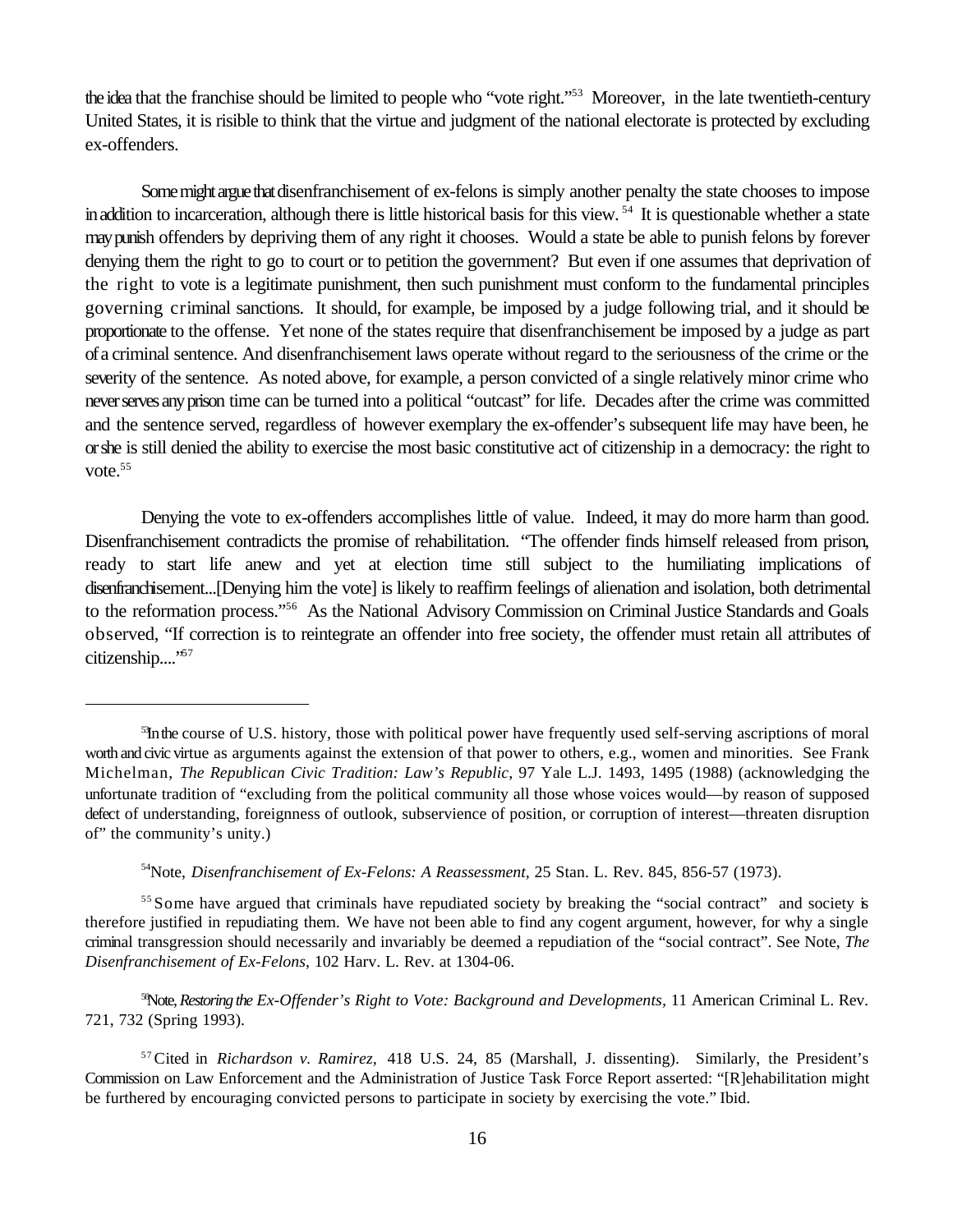Representative John Conyers, Jr., a member of Congress who has unsuccessfully championed federal legislation that would restore the franchise to ex-felons, has cogently summarized his reasons for permitting them to vote: "If we want former felons to become good citizens, we must give them rights as well as responsibilities, and there is no greater responsibility than voting."<sup>58</sup>

## **Denying the Vote to Incarcerated Citizens**

The widespread and historical practice in the United States of denying the vote to convicted citizens while they are in prison—or even while on probation or parole—has received little scrutiny. To many people the practice may seem an inevitable concomitant of incarceration or a legitimate additional punishment for a crime. It is neither.

A sentence of imprisonment does not strip a person of all his or her rights. One loses the right to liberty—which is why incarceration is such a severe punishment—but retains all other rights subject only to those reasonable restrictions that promote the safe, orderly and secure functioning of prisons. Common sense indicates that the unfettered exercise in prison of the rights of freedom of movement and association would jeopardize the ability of prison authorities to maintain control. There is no plausible argument, however, that permitting inmates to vote, e.g., by absentee ballot, would interfere with prison operations or administration.<sup>59</sup>

Viewed as additional punishment, the disenfranchisement of incarcerated felons suffers the same problems as the disenfranchisement of ex-felons , e.g., lack of proportionality and absence of participation by a judge. In addition, given that incarcerated offenders are suffering all the losses and hardships that necessarily attend life behind bars, a state's interest in inflicting even more punishment can scarcely be weighty enough to justify deprivation of another fundamental right.

## **VI. DISENFRANCHISEMENT IN OTHER COUNTRIES**

 The United States may have the world's most restrictive criminal disenfranchisement laws. We know of no other democracy besides the United States in which convicted offenders who have served their sentences are nonetheless disenfranchised for life. A few countries restrict the vote for a short period after conclusion of the prison term: Finland and New Zealand, for example, restrict the vote for several years after completion of sentence, but only in the case of persons convicted of buying or selling votes or of corrupt practices. Some countries condition disenfranchisement of prisoners on the seriousness of the crime or the length of their sentence. Others, e.g., Germany and France, permit disenfranchisement only when it is imposed by a court order.

<sup>&</sup>lt;sup>58</sup>H. Weinstein, "1 in 7 Black Men are Kept From Voting, Study Finds," *Los Angeles Times*, January 30, 1997, p.20.

 $^9$ The feasibility of inmate voting is demonstrated in the four states and many countries that respect the right to vote of citizens behind bars. Where large prisons are placed in small towns, the towns might resent being overwhelmed by a comparatively large number of prison voters. That problem could be avoided, however, if prisoners were able to register to vote at their former place of residence.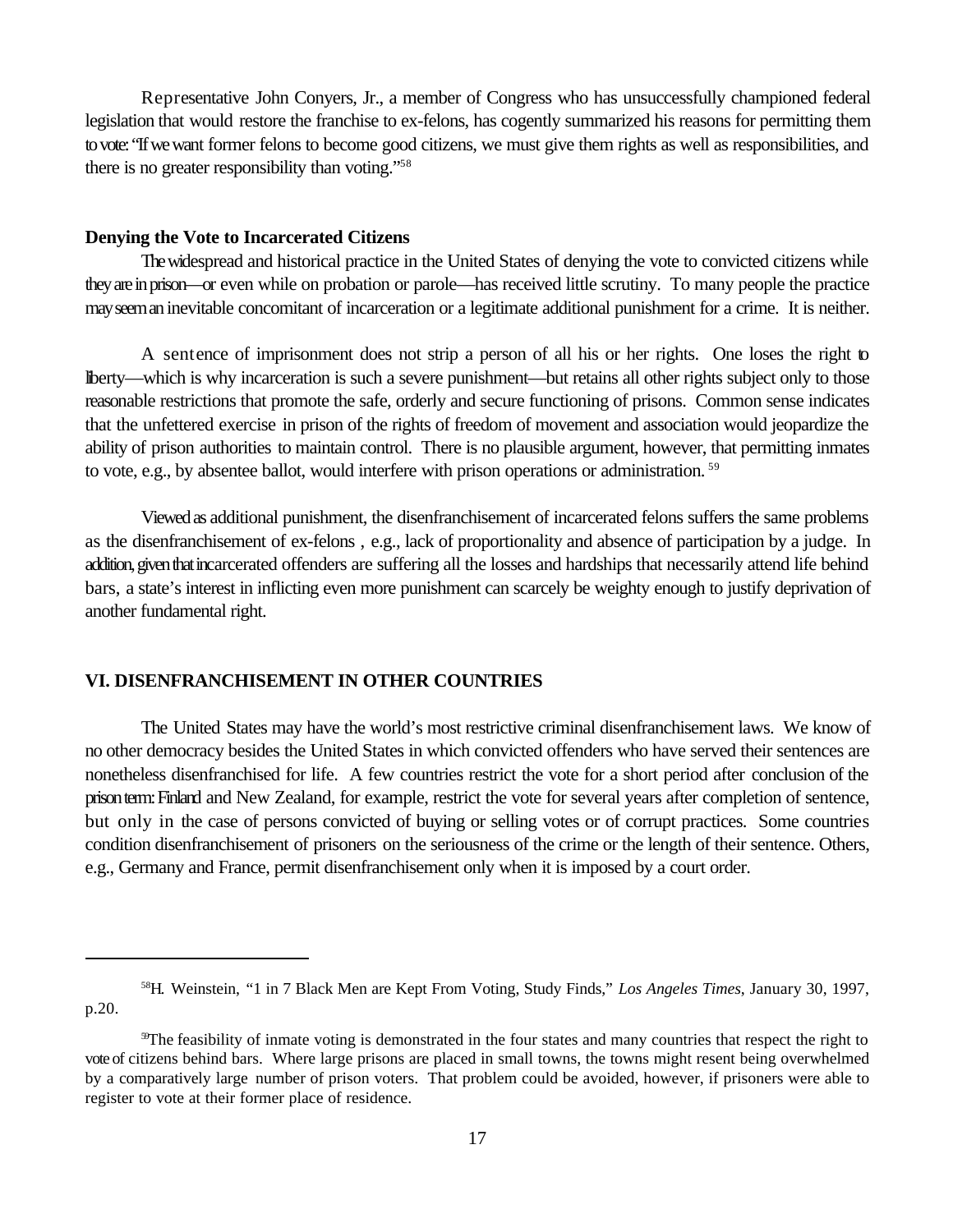Many countries permit persons in prison to vote. According to research by Penal Reform International, <sup>60</sup> prisoners may vote in countries as diverse as the Czech Republic, Denmark, France, Israel, Japan, Kenya, Netherlands, Norway, Peru, Poland, Romania, Sweden and Zimbabwe. In Germany, the law obliges prison authorities to encourage prisoners to assert their voting rights and to facilitate voting procedures. The only prisoners who may not vote are those convicted of electoral crimes or crimes (e.g., treason) that undermine the "democratic order," and whose court-imposed sentence expressly includes disenfranchisement. <sup>61</sup>

## **VII. CONSTITUTIONALITY OF CRIMINAL DISENFRANCHISEMENT**

Despite the scant justification for U.S. criminal disenfranchisement laws, they have withstood constitutional challenge. Ordinarily, the courts carefully scrutinize state restrictions on the right to vote to assess their constitutionality under the equal protection clause of Section 1 of the Fourteenth Amendment to the U.S. constitution.<sup>62</sup> States must show that the restriction is necessary to a legitimate and substantial state interest, is narrowly tailored and is the least restrictive means of achieving the state's objective.<sup>63</sup> In *Richardson v. Ramirez*, <sup>64</sup> however, the U.S. Supreme Court exempted criminal disenfranchisement laws from such strict scrutiny. It construed Section 2 of the Fourteenth Amendment as granting states an "affirmative sanction" to disenfranchise

<sup>64</sup>418 U.S. 24 (1974)

<sup>&</sup>lt;sup>60</sup>Research by Penal Reform International may be obtained from CURE (Citizens United for Rehabilitation of Errants) in Washington, D.C. Also on file at Human Rights Watch.

<sup>&</sup>lt;sup>6</sup>The American Series of Foreign Penal Code: Federal Republic of Germany, Title I,  $\S$  45 (5). A judge may bar a convicted offender from voting only if the offense is punishable by more than one year of imprisonment and if the crime falls within enumerated sections of the Penal Code covering such crimes as treason, electoral fraud, espionage, membership in an illegal organization.

Section1 of the Fourteenth Amendment reads in pertinent part: "No state shall make or enforce any law which <sup>62</sup> shall abridge the privileges or immunities of citizens of the United States; nor shall any state deprive any person of life, liberty, or property, without due process of law; nor deny to any person within its jurisdiction the equal protection of the laws."

<sup>&</sup>lt;sup>63</sup>See, e.g., *Dunn v. Blumstein*, 405 U.S. 330 (1972).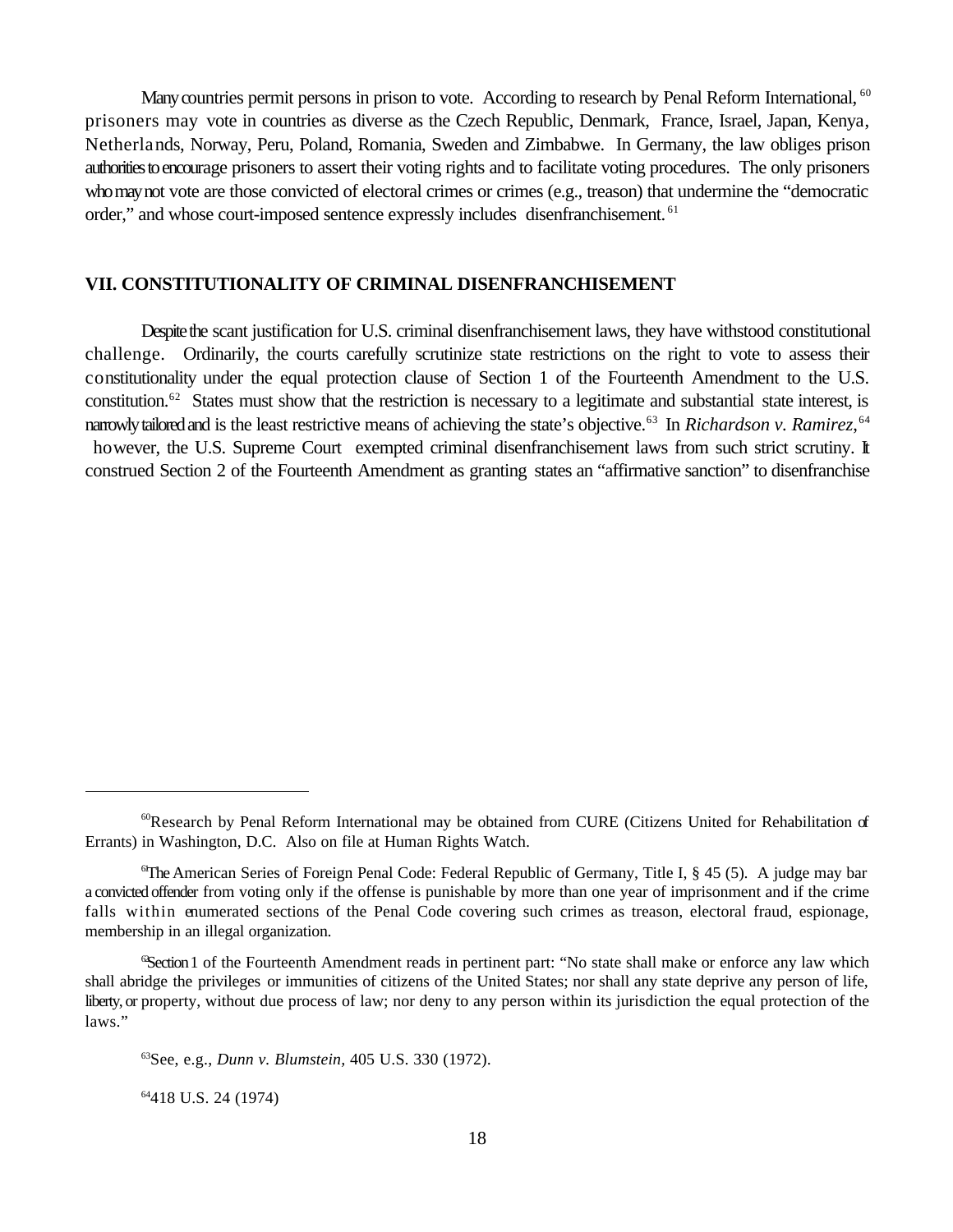those convicted of criminal offenses,<sup>65</sup> and therefore reversed the California Supreme Court's ruling that the disenfranchisement of ex-felons was unconstitutional as a violation of equal protection guarantees. <sup>66</sup>

Eleven years later, in *Hunter v. Underwood*, <sup>67</sup> the Supreme Court unanimously declared that Section 2 did not protect disenfranchisement provisions that reflected "purposeful racial discrimination" that otherwise violated the equal protection clause.<sup>68</sup> The court held unconstitutional a provision of the Alabama constitution that disenfranchised offenders guilty of misdemeanors of "moral turpitude" after finding that the intent of the provision had been to prevent blacks from voting and that it continued to have a racially disproportionate impact. <sup>69</sup>

Criminal disenfranchisement laws may also be vulnerable under the Voting Rights Act of 1965, 42 U.S.C. 1973, which was adopted to remedy persistent racial discrimination in American voting. As amended in 1982, the legislation bars voting qualifications, practices, etc. that result in a denial or abridgment of the right to vote on account of race or color regardless of whether such a provision was

<sup>"</sup>California law was subsequently amended to permit ex-felons to vote, while continuing to disenfranchise those in prison or on parole. See, *Flood v. Riggs*, 80 Cal. App. 3d 138 (1978). *Richardson v. Ramirez,*418 U.S. 24 (1974) involved disenfranchisement of persons convicted of felonies. In *McLaughlin v. City of Canton, Mississippi*, 947 F. Supp. 954 (S.D. Miss. 1995), the court ruled that strict scrutiny was required where disenfranchisement was based on a misdemeanor rather than a felony conviction.

*Hunter v. Underwood*, 471 U.S. 222 (1985). <sup>67</sup>

UnderU.S. law, a racially disparate impact is not sufficient to establish a violation of equal protection guarantees; <sup>68</sup> a discriminatory intent or purpose is also required.

 $\degree$ Alabama continues to disenfranchise persons convicted of certain enumerated offenses as well as any crime punishable by imprisonment, i.e., any felony. Alabama Const., Art. VIII, § 182.

<sup>&</sup>lt;sup>65</sup>Section2 reads, in relevant part: "When the right to vote...is denied to any of the male inhabitants of such state, being twenty-one years of age, and citizens of the United States, or in any way abridged, except for participation in rebellion, or other crime, the basis of representation therein shall be reduced in the proportion which the number of such male citizens shall bear to the whole number of male citizens twenty-one years of age in such state." The majority's interpretation of the history of Section 2 has been strongly criticized by many. In his dissent, Justice Marshall insisted that Section 2 was not intended to exempt felons from equal protection coverage but was created as a special remedy of reduced representation to cure the disenfranchisement of blacks at a time when an explicit grant of suffrage to African Americans was not politically possible. Section 2 "put southern States to a choice—enfranchise Negro voters or lose congressional representation...[But simply] because Congress chose to exempt one form of electoral discrimination from the reduction-of-representation remedy provided by Section 2 does not necessarily imply congressional approval of this disenfranchisement." *Richardson v. Ramirez*, 418 U.S. at 75-76 (Marshall J. dissenting).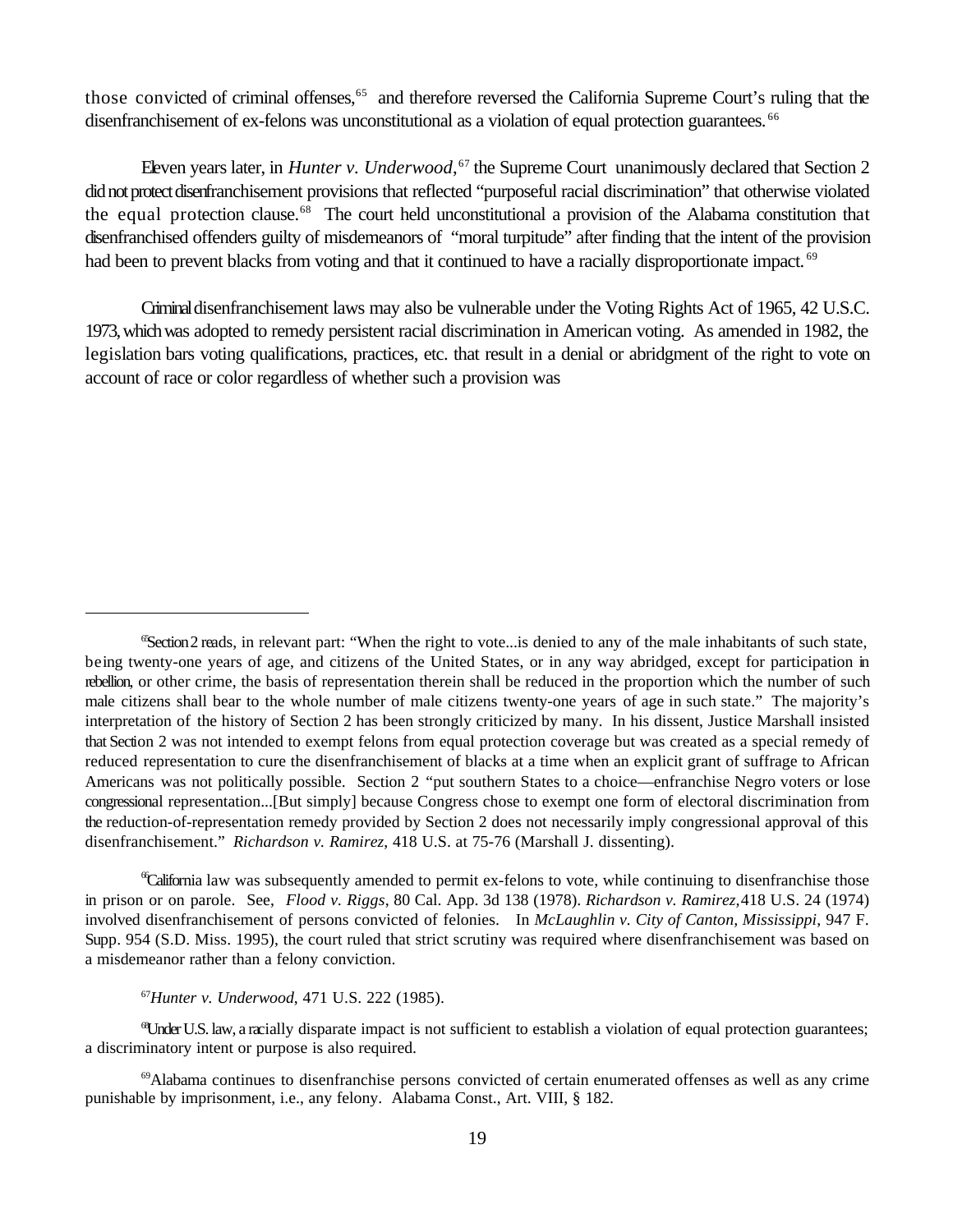enacted with racist intent<sup>70</sup> It is an unsettled question in the federal courts, however, whether the Voting Rights Act can be used to strike down criminal disenfranchisement laws.<sup>71</sup>

## **VIII. U.S. CRIMINAL DISENFRANCHISEMENT UNDER INTERNATIONAL HUMAN RIGHTS LAW**

International law sets out basic principles for electoral democracy, including the right of citizens to vote. Under Article 25 of the International Covenant on Civil and Political Rights (ICCPR), for example, every citizen has the right to vote and that right may not be subject to discrimination on the basis of race, sex, religion and other enumerated categories or to "unreasonable restrictions."<sup>72</sup> As a party to the ICCPR, the United States has accepted its provisions as binding on both federal and state governments as the law of the land.<sup>73</sup>

The U.N. Human Rights Committee, which reviews adherence to the ICCPR, has affirmed that Article 25 "lies at the core of democratic government based on the consent of the people" and that restrictions on the right to vote should only be based on grounds that are "objective and reasonable."<sup>74</sup> Acknowledging the existence of

In *Baker v. Pataki*, 85 F. 3d 919 (2d Cir. 1996)**,** inmates claimed New York laws denying the franchise to <sup>71</sup> incarcerated and paroled felons violated the Voting Rights Act because of their racially disproportionate impact. The court, sitting en banc, divided evenly on whether Section 2's "results only " test could be applied to state criminal disenfranchisement laws. For a discussion of the Voting Rights Act and black disenfranchisement, see Shapiro, *Challenging Criminal Disenfranchisement*; Alice E. Harvey, Comment, *Ex-Felon Disenfranchisement and its Influence on the Black Vote: The Need for a Second Look*, 142 U. Pa. L. Rev. 1145 (January 1994).

<sup>72</sup> Article 25 reads, "Every citizen shall have the right and the opportunity, without any of the distinctions mentioned in article 2 and without unreasonable restrictions: (a) To take part in the conduct of public affairs, directly or through freely chosen representatives; (b) To vote and to be elected at genuine periodic elections which shall be by universal and equal suffrage and shall be held by secret ballot, guaranteeing the free expression of the will of the electors; (c) To have access, on general terms of equality, to public service in his country." The legislative history of Article 25 indicates that the ICCPR's framers considered voting restrictions based on age, mental capacity, and minimum residency requirements to be reasonable. Criminal disenfranchisement was hardly mentioned. At the time the ICCPR was drafted, electoral democracy was not practiced by many countries, and barriers to voting that today are widely considered illegitimate were prevalent—e.g., exclusion of ethnic groups, women, illiterates. Interestingly, the U.S. delegate mentioned the exclusion of illiterates in the U.S. as an example of a legitimate restriction—a practice which is now unconstitutional in the U.S. and which undoubtedly would no longer be deemed reasonable under a contemporary understanding of democracy. E/CN.4/SR.364, at 14.

<sup>73</sup>International Covenant on Civil and Political Rights, G.A. res. 2200A (XXI), 21 U.N. GAOR Supp. (No. 16) at 52, U.N. Doc. A/6316 (1966), 999 U.N.T.S. 171, entered into force March 23, 1976, Art. 25. The U.S. ratified the ICCPR on June 8, 1992.

<sup>74</sup>General Comment Adopted by the Human Rights Committee under Article 40, Paragraph 4, of the ICCPR, CCPR/C/21/Rev.1/Add.7, August 27, 1996, Annex V (1).

<sup>&</sup>lt;sup>70</sup>Voting Rights Act Amendments of 1982, Pub. L. No. 97-205, § 3. The Supreme Court in *City of Mobile v*. *Bolden*, 446 U.S. 55 (1980), interpreted the original act as requiring a finding of discriminatory purpose before state action could be prohibited. Congress amended the act to clarify its determination that discriminatory results sufficed to invalidate state practice without regard to discriminatory intent. In contrast to the Voting Rights Act, a finding of discriminatory racial intent as well as impact is required to establish a constitutional violation.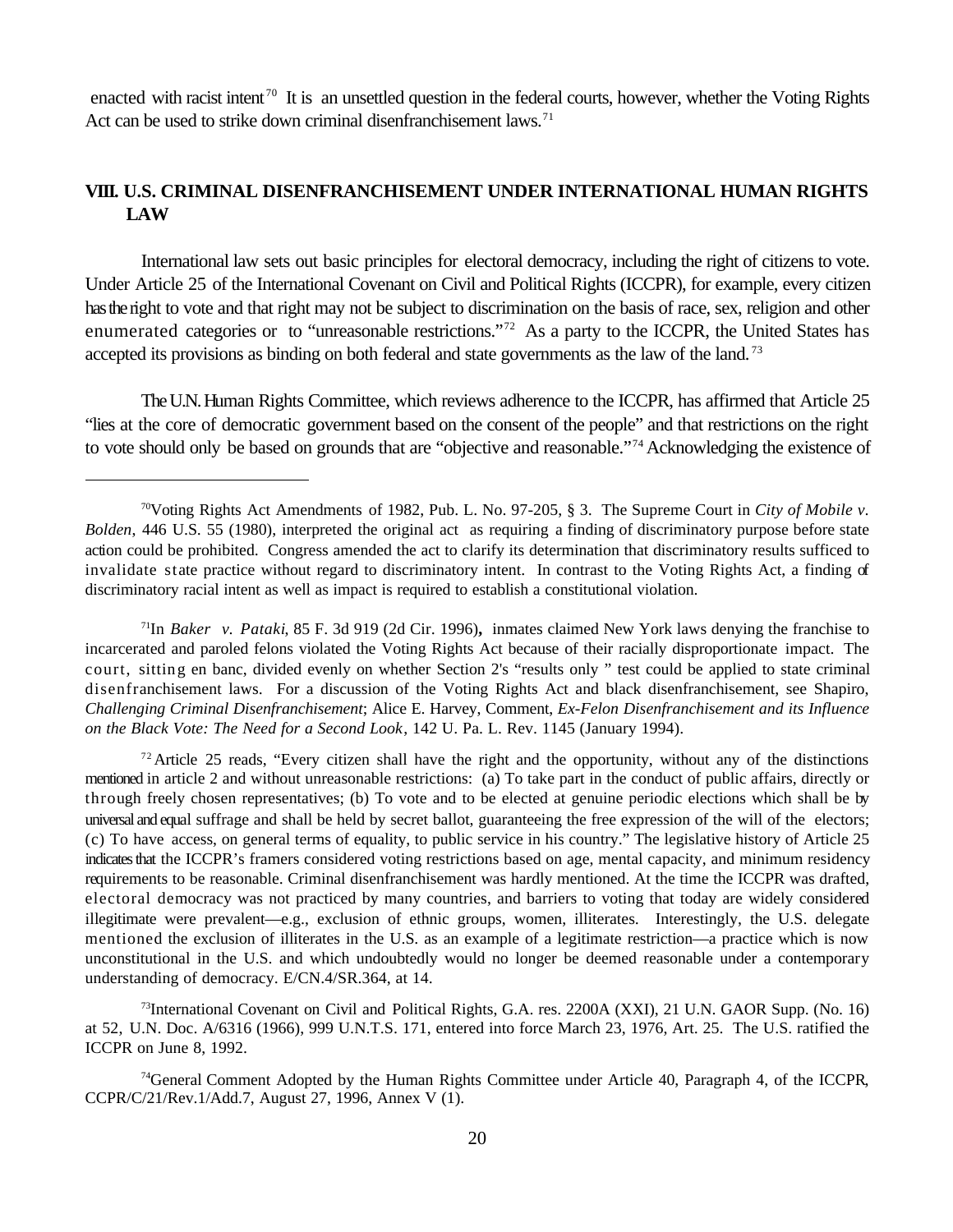criminal disenfranchisement laws, the committee has stated that "[i]f conviction for an offence is the basis for suspending the right to vote, the period of such suspension should be proportionate to the offence and the sentence."<sup>75</sup> It has consistently frowned on and tried to limit the reach of criminal disenfranchisement laws that it has reviewed.<sup>76</sup>

Although the Human Rights Committee has not addressed itself to criminal disenfranchisement laws in the United States, $77$  there is little doubt it would conclude that laws excluding ex-convicts from voting for life are unreasonable and disproportionate. A strong argument can also be made on similar grounds that laws depriving all persons of the right to vote while in prison, on probation or on parole—regardless of the underlying offense—are also inconsistent with Article 25. The international law scholar Karl Josef Partsch, for example, flatly rejects blanket criminal disenfranchisement provisions, asserting that an exclusion from the vote may be reasonable only if it "has been pronounced by a judge for a certain time, in connection with punishment for some particular offense, for instance those connected with elections or for high treason...."<sup>78</sup>

The racially disproportionate impact of disenfranchisement laws in the United States is also inconsistent with the principles of non-discrimination contained in the ICCPR and in the Convention on the Elimination of All Forms of Racial Discrimination (CERD), an international treaty adopted for the purpose of more effectively combating race-based discrimination that the United States ratified in 1994.<sup>79</sup> Article 25 of the ICCPR specifically enjoins racial discrimination with regard to electoral rights.<sup>80</sup> CERD also requires states parties to guarantee, without distinction as to race, color or national or ethnic origin, "[p]olitical rights, in particular the right to participate in

 $75$ Ibid.

 $^7$ The existence of such laws was noted in the U.S. report to the Human Rights Committee. Initial report of the U.S. to the Human Rights Committee, CCPR/C/81/Add.4, August 24, 1994. In its brief discussion of U.S. compliance with Article 25, the committee focused on other aspects of U.S. elections, e.g. campaign financing costs, and did not analyze the disenfranchisement provisions. Consideration of the U.S. Report to the Human Rights Committee: Comments of the Human Rights Committee, CCPR/C/79/Add.50, April 7, 1995.

<sup>78</sup>Karl Josef Partsch, "Freedom of Conscience and Expression, and Political Freedoms," in Louis Henkin, ed., *The International Bill of Rights: The International Covenant on Civil and Political Rights*, (1981).

<sup>79</sup>International Convention on the Elimination of All Forms of Racial Discrimination, 660 U.N.T.S. 195, entered into force Jan. 4, 1969, Art. 5(c). The United States ratified CERD on October 21, 1994.

 $\alpha$ Article 2 of the ICCPR also obliges states parties to respect recognized rights "without distinction of any kind, such as race...".

 $\frac{76}{2}$ During the committee's consideration of a report from Senegal, for example, a member expressed concern that the country's laws were "excessively strict" because persons sentenced to "personal restraint or penal servitude" were deprived of the right to vote. He also pointed out that "rights contained in article 25...could not be withdrawn for life." Consideration of Report by Senegal to the Human Rights Committee, CCPR/C/37/Add.4, April 7, 1987. In reviewin g the periodic report of Luxembourg, the committee suggested that the country "consider abolishing the deprivation of the right to vote as part of legitimate punishment." Consideration of Report by Luxembourg to the Human Rights Committee, CCPR/C/79/Add.11, December 28, 1992, D (10). Addressing voting restrictions in laws in Hong Kong, the committee expressed concern "that laws depriving convicted persons of their voting right for periods of up to ten years may be a disproportionate restriction of the rights protected by Article 25."See, Human Rights Committee, Comments on United Kingdom of Great Britain and Northern Ireland (Hong Kong), U.N. Doc. CCPR/C/79/Add.57 (1995), para. 19.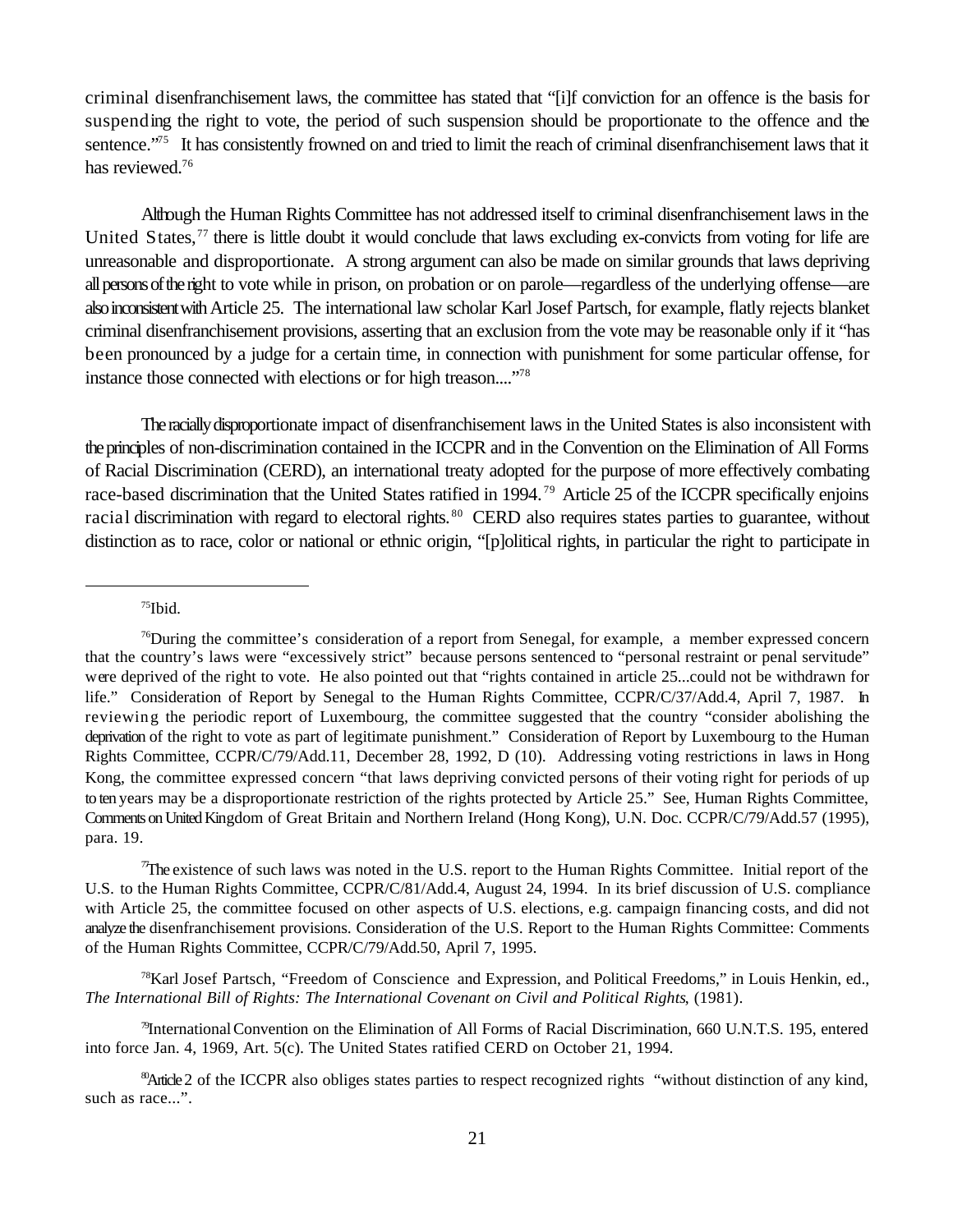elections—to vote and to stand for election—on the basis of universal and equal suffrage,..."<sup>81</sup> CERD wisely does not impose the requirement of discriminatory intent for a finding of discrimination. It requires states parties to eliminate laws or practices which may be race-neutral on their face but which have "the purpose *or* effect" of restricting rights on the basis of race. Regardless therefore, of whether they were enacted with racial animus, U.S. criminal disenfranchisement laws appear to be precisely the kind of laws condemned by CERD: they unnecessarily and unjustifiably create significant racial disparities in the curtailment of an important right. <sup>82</sup>

## **IX. CONCLUSION AND RECOMMENDATIONS**

Felony voting restrictions in the U.S. are political anachronisms reflecting values incompatible with modern democratic principles. At the edge of the millennium these laws have no purpose. To the contrary, they arbitrarily deny convicted offenders the ability to vote regardless of the nature of their crimes or the severity of their sentences, they create political "outcasts" from taxpaying, law-abiding citizens who are ex-offenders, they distort the country's electoral process and they diminish the black vote, countering decades of voting rights gains.

The impact of felony disenfranchisement laws has been exacerbated in the past quarter century as more offenders are convicted of felonies, more convicted felons are sent to prison, and prison sentences have grown longer. These trends reflect the adoption of public policies that emphasize incarceration and punishment as the principal means of crime control. While debate continues about the wisdom and efficacy of such policies, it is clear that they have had many unintended consequences—one of which is the significant increase in the disenfranchised population.

 Given the major impact of felony disenfranchisement laws on the voting population, and in particular their strikingly disproportionate impact on African Americans, policymakers should consider alternative policies that will better protect voting rights without injury to legitimate state criminal justice interests. We believe the best course of action would be to remove conviction-based restrictions on voting rights. At the federal level, Congress should enact legislation to restore voting rights in federal elections to citizens convicted of a felony, so that the ability to vote in federal elections is not subject to varying state laws. State legislatures should also eliminate state laws that curtail the franchise for persons with felony convictions within their states.

To the extent that legislators believe that incarcerated offenders should be excluded from the franchise, any legislation in this area should a) identify the important state interests served by such disenfranchisement; b) specify the crimes for which disenfranchisement is a reasonable and proportionate response; and c) require that imprisoned offenders only be excluded from voting if loss of the vote is imposed by a judge as part of a criminal sentence. Such legislation should also specify that restoration of the right to vote following release from prison is automatic and immediate.

 $$^{81}$ See CERD, Art.5 (c).

<sup>&</sup>lt;sup>88</sup>See CERD, General Recommendation XIV (42) on article 1, paragraph 1, of the Convention. See also, Theodor Meron, *The Meaning and Reach of the International Convention on the Elimination of All Forms of Racial Discrimination*, 79 American Journal of International Law, American Society of International Law, Washington, D.C., April 1985, pp. 283, 287-88.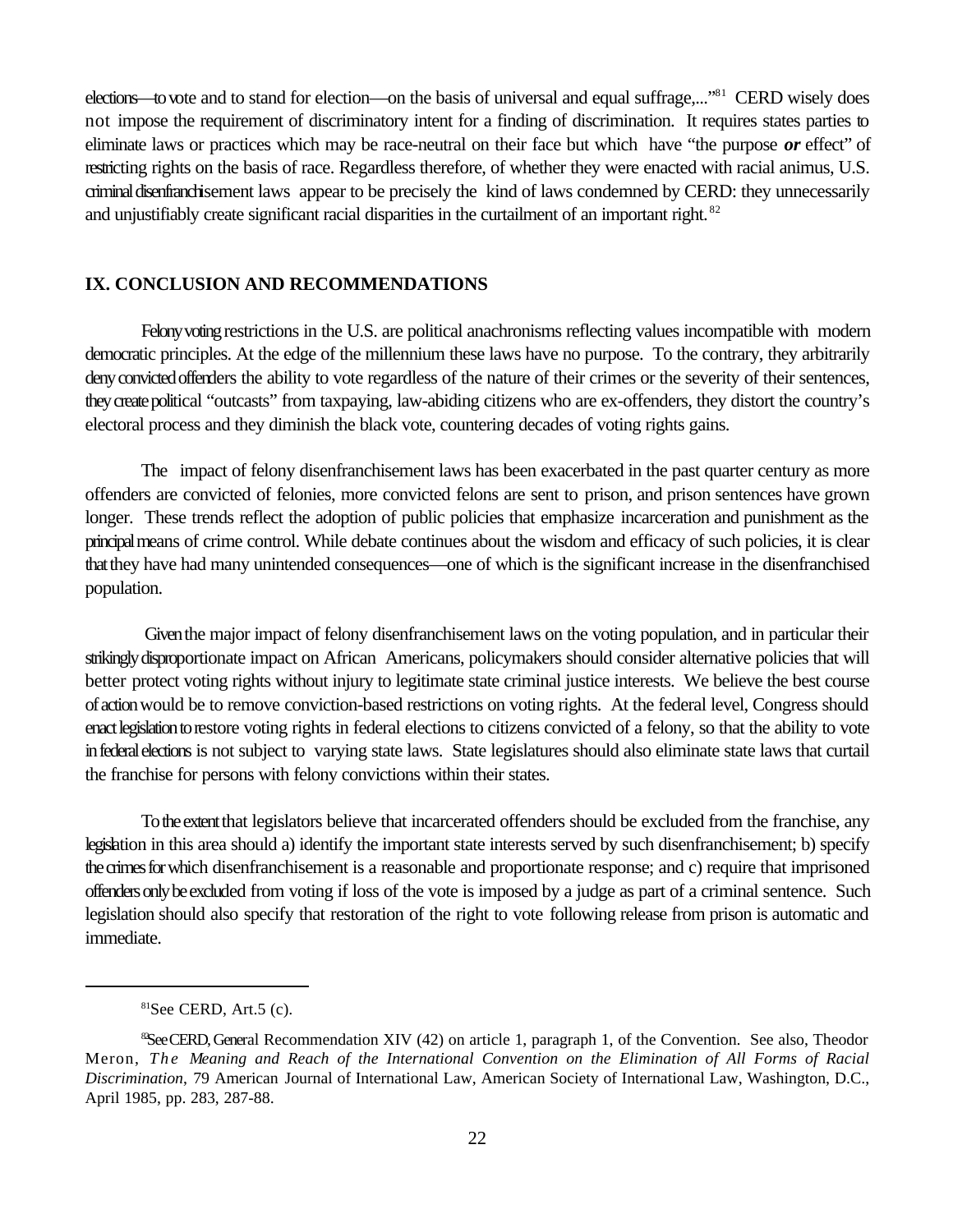We also urge the U.N. Human Rights Committee and the Committee on the Elimination of Racial Discrimination to consider more comprehensively the issues raised by disenfranchisement laws. In particular, we recommend the Human Rights Committee study the consistency of felony disenfranchisement with the electoral rights affirmed in the ICCPR and that both committees carefully assess whether disenfranchisement provisions that have a severe racially disparate impact, such as those in the United States, are consistent with the anti-discrimination principles of the ICCPR and CERD.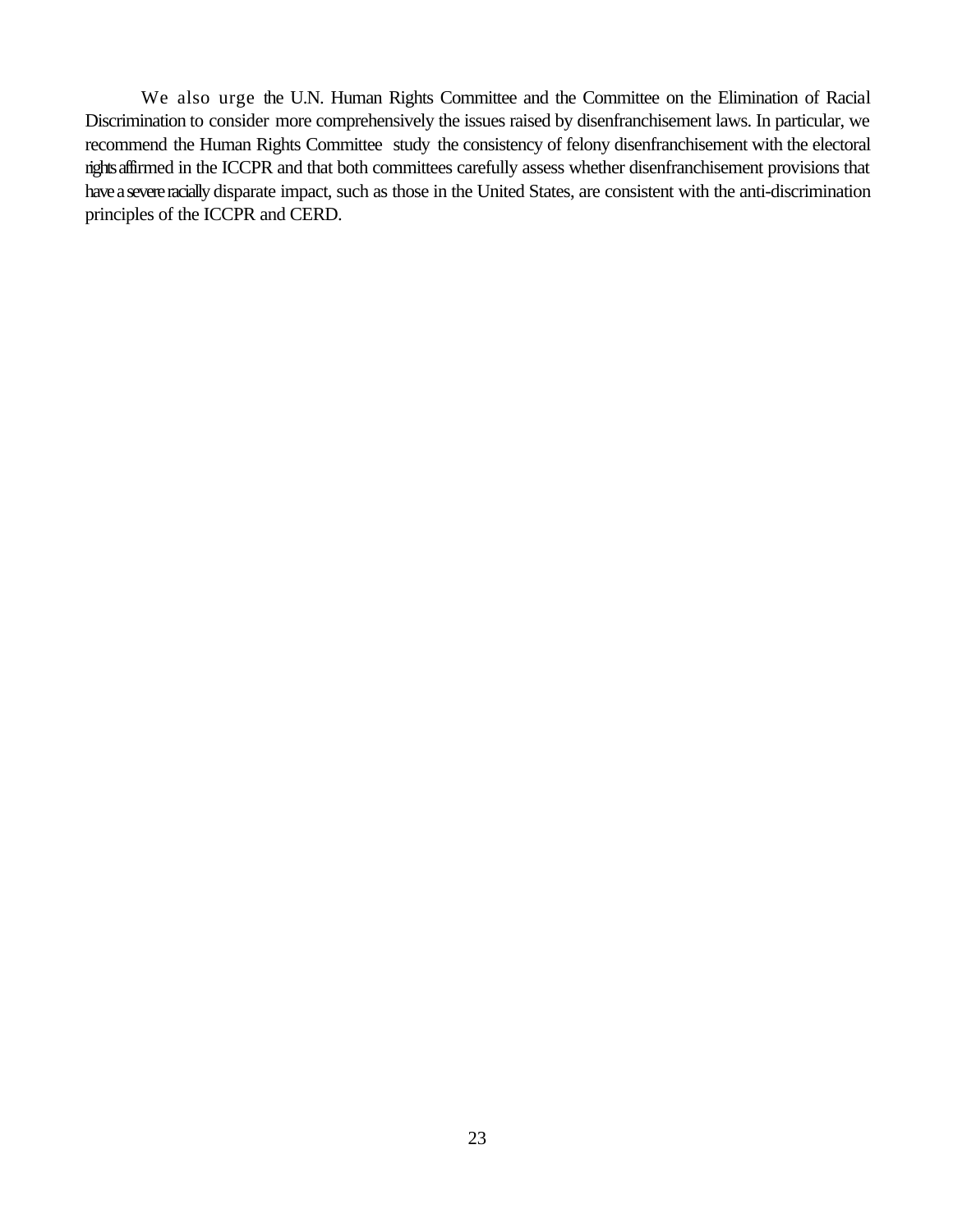## **APPENDIX** *Methodology*

In order to determine the total population and total black male population who are disenfranchised due to felony status in each state we utilized the 1996 Department of Justice publication, *Civil Disabilities of Convicted Felons* as a reference for the states' criteria for disenfranchisement. The criteria for disenfranchisement are not always precise in each state and sometimes are defined by offense. In a few states where a number of common felonies were listed as disqualifying offenses, it was assumed that all felons would generally be subject to these restrictions in practice. In Mississippi, for example, the state Constitution defines a number of specific felonies as voting disqualifications. In 1996 two prison inmates who contended that their crimes were not covered by the ban were turned down by the Department of Corrections in their request to vote by absentee ballot. In response to the challenge, a constitutional amendment was introduced in the state legislature to add additional crimes to the disqualifying offenses.<sup>83</sup>

The data presented in this report, particularly for those states with lifetime disenfranchisement policies, should be considered as estimates. In many cases, necessary data at the state level were only available for selected years or were incomplete. In other instances estimates of felony conviction rates were based on national data from the early 1990s. The degree to which these data reflect practices in different states over a period of time may vary. Also, migration between states may affect the estimates of disenfranchised populations depending on such factors as the degree to which individuals with a felony record move from one state to another.

The estimates of disenfranchisement were developed in two stages of data collection. First, the number of disenfranchised persons was tabulated for the 47 jurisdictions which exclude various categories of felons currently under correctional supervision. For the fifteen states which disenfranchise some or all ex-felons, it was necessary to estimate the total number of people in each state whose prior convictions qualify them as disenfranchised. Most of these states disenfranchise all ex-felons. However, in Tennessee and Washington disenfranchisement depends on the year of conviction, in Arizona and Maryland only the second conviction disqualifies one from voting for life, and in Texas ex-felons are disenfranchised for two years after their release from supervision.

We selected 1996 as the year for analysis because it was the most recent year for which the Bureau of Justice Statistics (BJS) has published state-level data on prison, probation and parole populations. For probationers, the national figure of 55 percent was used to estimate the number of probationers in each state serving a sentence of felony probation.

Racial composition data were available by state only for 1995. In order to estimate the number of disenfranchised black males in 1996 we first estimated the share of each appropriate category (prison, probation, or parole) in 1995 who were black males, and then applied those proportions to the 1996 totals. Racial breakdowns were reported for the majority of states based on counts or estimates. When states reported some offenders of an unknown racial category, the black share was estimated whenever possible. For example, in some

<sup>&</sup>lt;sup>83</sup> Beverly Pettigrew Kraft, "Legislators to address inmates' right to vote," *Clarion Ledger*, January 26, 1997, p. 1A.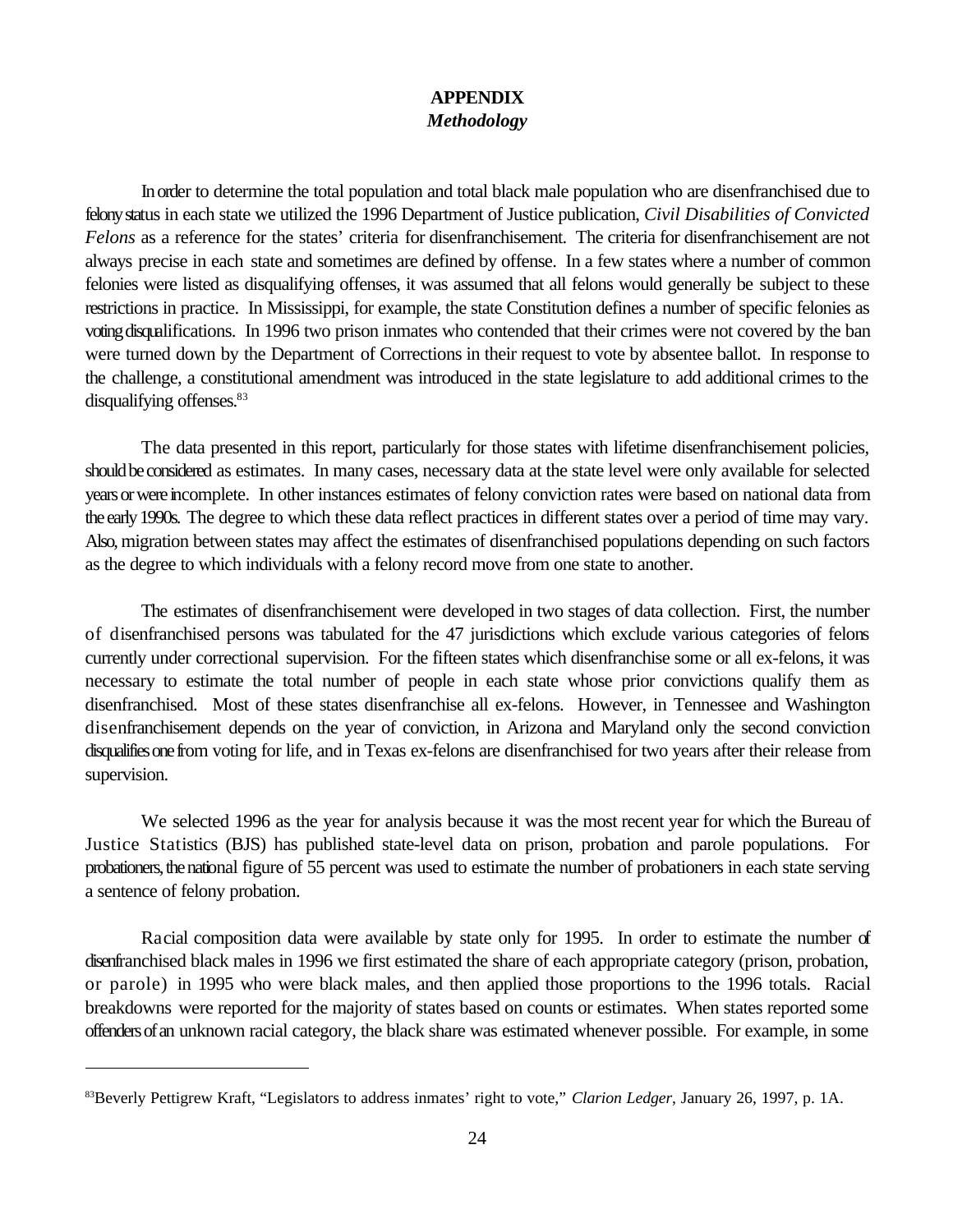states the number of "unknowns" was known to represent the number of Hispanics. In other cases the "unknown" cases were virtually identical to the number of Hispanics, and so it was assumed that these categories were synonymous. For these states, it was estimated that 5 percent of the Hispanics were black, derived from national figures for the total population. The black male proportion of the correctional population for 1996 was estimated using a base of only those whose race was known or could be reasonably estimated for 1995. The number of black males in each category was obtained by multiplying the estimate for all blacks by the portion of the national population in each category who were male.

Some states (Alabama, Kentucky, Rhode Island, and West Virginia) did not report racial breakdowns for probation and/or parole. The share who were black was estimated by assuming that the ratio of the portion of blacks in those correctional categories to the portion in prison was the same for the state as it was for the nation as a whole. Establishing these ratios allowed us to estimate the portion who were black in each case of nonreporting.

The next stage involved the fifteen states that disenfranchise some or all ex-felons no longer under correctional supervision. Law enforcement agencies in three states—Florida, Virginia, and Wyoming— were able to furnish estimates and race/gender breakdowns of the number of ex-felons in their states. Based on the information available for the remaining states we analyzed data on total arrests, felony filings, and felony convictions for the years 1970 through 1995 to develop estimates on the number of ex-felons in each state. The year 1970 was selected as a beginning point with the knowledge that it would omit felons convicted prior to 1970 but overcount felons convicted after 1970 who had since died. These data were used to estimate the number of persons convicted of a felony in each state by year. In order to avoid double-counting those convicted multiple times it was necessary to estimate the number of offenders who had no prior felony convictions. This percentage, 55.8 percent, was the average of three national semiannual estimates conducted by the Bureau of Justice Statistics. The total number of ex-felons for Tennessee was the sum of felony convictions for the years 1970-1986. Convictions after those years do not involve lifetime forfeiture of voting rights with the exception of the offenses of first degree murder, aggravated rape, treason, and voter fraud. In Washington state, felony convictions for the years 1970-1984 result in disenfranchisement. It is likely that there is a relatively modest number of individuals in Tennessee and Washington who are double-counted. This group is composed of individuals who had a felony conviction in the period 1970-1986 and 1970-1984, respectively, who are currently under correctional supervision. We lacked sufficient data with which to develop estimates of the number of ex-felons in Kentucky and Nevada and therefore, the totals for these states represent low estimates.

The laws concerning disenfranchisement in Arizona and Maryland necessitated a slightly different method of estimating persons with felony convictions. In these states one becomes disenfranchised only after a second felony conviction. In order to avoid counting those with no prior convictions and those who had already received a second felony conviction, it was necessary to estimate for each year the proportion of offenders convicted of a second felony. The national figure derived from the three BJS estimates described above is 17.6 percent. To obtain the total disenfranchised population for these states it was necessary to add the total number of second time felons to the number of first-time felons currently under correctional supervision. The share of first time parolees, probationers, and prisoners was based on national data on sentencing of felony offenders broken down by the number of prior felony convictions.